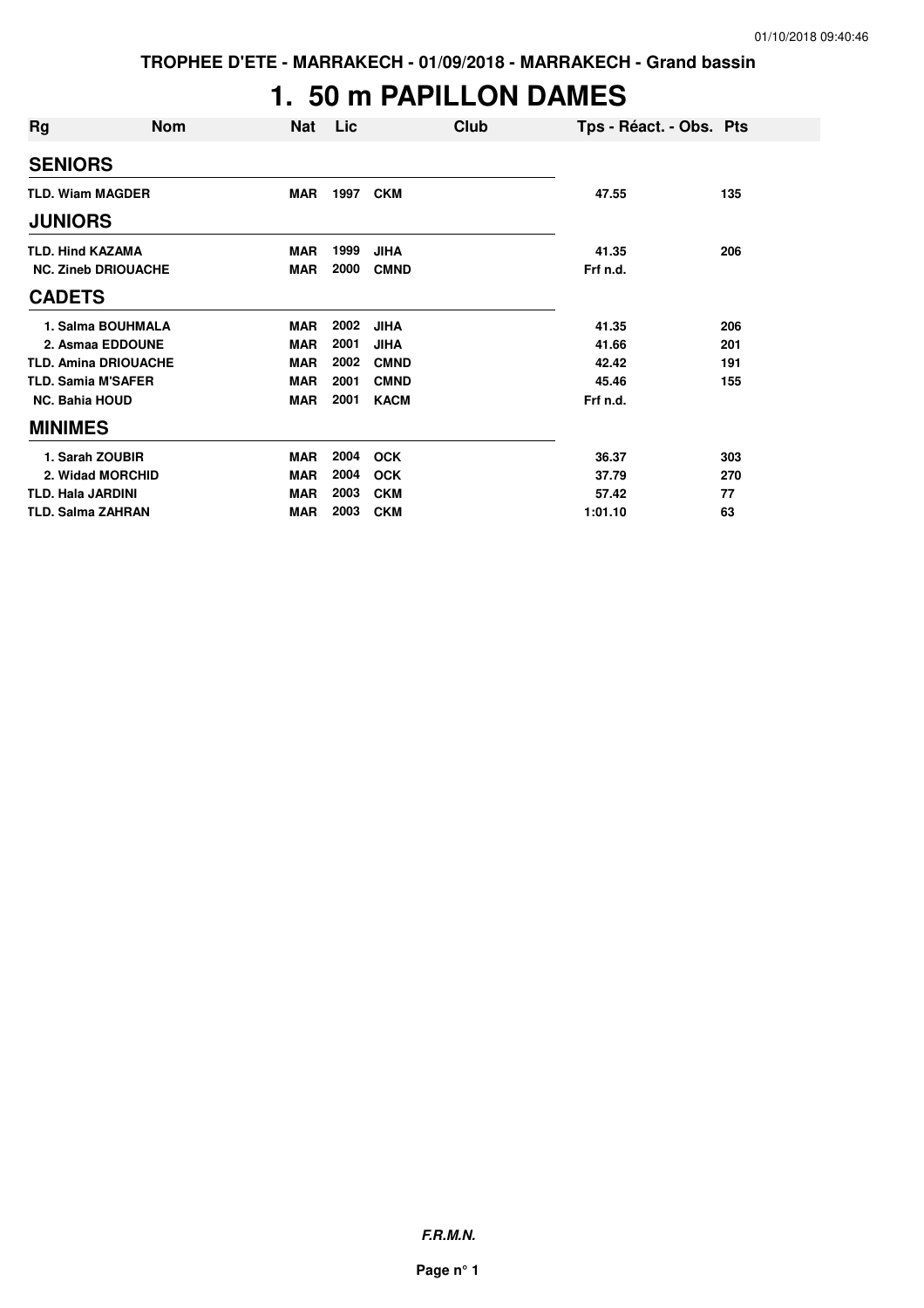## **2. 50 m PAPILLON MESSIEURS**

| <b>Rg</b> | <b>Nom</b>                            | <b>Nat</b> | Lic  |             | Club | Tps - Réact. - Obs. Pts |     |
|-----------|---------------------------------------|------------|------|-------------|------|-------------------------|-----|
|           | <b>SENIORS</b>                        |            |      |             |      |                         |     |
|           | 1. Reda BAROUDI AMINE                 | <b>MAR</b> | 1987 | <b>JIHA</b> |      | 29.83                   | 425 |
|           | 2. Yassine BENBARKA                   | <b>MAR</b> | 1996 | <b>CMND</b> |      | 30.49                   | 398 |
|           | <b>TLD. Ali HAFID</b>                 | <b>MAR</b> | 1998 | JIHA        |      | 33.84                   | 291 |
|           | <b>TLD. Hicham EL QASEMY</b>          | <b>MAR</b> | 1984 | <b>JIHA</b> |      | 34.71                   | 269 |
|           | <b>TLD. Yassin HARMOUCH</b>           | <b>MAR</b> | 1998 | <b>OCBG</b> |      | 34.71                   | 269 |
|           | <b>TLD. Jamal HOUZAM</b>              | <b>MAR</b> | 1981 | <b>COMN</b> |      | 35.41                   | 254 |
|           | <b>TLD. Housni AZELMAD</b>            | <b>MAR</b> | 1992 | <b>JIHA</b> |      | 37.62                   | 212 |
|           | <b>TLD. Ismaïl TAKANI</b>             | <b>MAR</b> | 1983 | <b>COMN</b> |      | 41.74                   | 155 |
|           | <b>TLD. Anouar AOUZIOU</b>            | <b>MAR</b> | 1997 | <b>CKM</b>  |      | 44.20                   | 130 |
|           | <b>NC. Achraf EL FARIDI</b>           | <b>MAR</b> | 1994 | <b>JIHA</b> |      | Frf n.d.                |     |
|           | <b>NC. Mohamed EL ISMAILI ALAOUI</b>  | MAR        | 1986 | <b>JIHA</b> |      | Frf n.d.                |     |
|           | <b>JUNIORS</b>                        |            |      |             |      |                         |     |
|           | 1. Amine EL HAIL                      | MAR        | 1999 | <b>JIHA</b> |      | 32.10                   | 341 |
|           | 2. Abdelmoughit CHHABNI               | <b>MAR</b> | 2000 | <b>CMM</b>  |      | 33.58                   | 298 |
|           | <b>TLD. Khalid BOU LAADAM</b>         | MAR        | 1999 | <b>JIHA</b> |      | 35.38                   | 254 |
|           | <b>TLD. Anas LAKNANBI</b>             | MAR        | 2000 | <b>JIHA</b> |      | 38.14                   | 203 |
|           | <b>TLD. Abdelkodouss AIT ABDALLAH</b> | <b>MAR</b> | 2000 | <b>CKM</b>  |      | 39.30                   | 185 |
|           | <b>NC. Abderahmane BECHARY</b>        | MAR        | 1999 | <b>CKM</b>  |      | Frf n.d.                |     |
|           | <b>CADETS</b>                         |            |      |             |      |                         |     |
|           | <b>1. Omar EL HAMDANI</b>             | <b>MAR</b> | 2001 | <b>JIHA</b> |      | 32.08                   | 341 |
|           | 2. Mounir ZAHIDI                      | <b>MAR</b> | 2002 | <b>JIHA</b> |      | 34.65                   | 271 |
|           | 3. Saad ABDOUH                        | <b>MAR</b> | 2002 | <b>JIHA</b> |      | 35.40                   | 254 |
|           | 4. Adam FDAILI                        | <b>MAR</b> | 2002 | <b>CMND</b> |      | 35.42                   | 254 |
|           | 5. Ayman LAKHOUAL                     | <b>MAR</b> | 2002 | <b>JIHA</b> |      | 36.89                   | 224 |
|           | <b>TLD. Younes ELBEZOUARI</b>         | <b>MAR</b> | 2001 | <b>CMM</b>  |      | 40.58                   | 168 |
|           | <b>TLD. Ayoub KHYAT</b>               | <b>MAR</b> | 2002 | <b>KACM</b> |      | 42.37                   | 148 |
|           | <b>NC. Yassine ELAOUD</b>             | <b>MAR</b> | 2001 | <b>CMND</b> |      | Frf n.d.                |     |
|           | <b>NC. Ilyas MAADANI</b>              | <b>MAR</b> | 2002 | <b>JIHA</b> |      | Frf n.d.                |     |
|           | <b>MINIMES</b>                        |            |      |             |      |                         |     |
|           | 1. Rivad Abdelbasset ELBANNAY         | <b>MAR</b> | 2003 | <b>OCK</b>  |      | 33.38                   | 303 |
|           | 2. Ahmed Moubarak LAHLYAL             | <b>MAR</b> | 2003 | <b>DHJ</b>  |      | 34.65                   | 271 |
|           | 3. Khalil BAKADOUR                    | MAR        | 2003 | <b>DHJ</b>  |      | 35.05                   | 262 |
|           | 4. Ahmed Amine CHAYED                 | <b>MAR</b> | 2003 | <b>JIHA</b> |      | 35.40                   | 254 |
|           | 5. Ayoub RABOUN                       | MAR        | 2003 | <b>CMND</b> |      | 35.41                   | 254 |
|           | 6. Alaa ABIR                          | MAR        | 2003 | <b>DHJ</b>  |      | 35.83                   | 245 |
|           | 7. Akram AYOUCHI                      | <b>MAR</b> | 2004 | <b>TSC</b>  |      | 37.52                   | 213 |
|           | 8. Abdellatif HIMMECH                 | MAR        | 2004 | <b>TSC</b>  |      | 37.73                   | 210 |
|           | 9. Anass SAFOINE                      | <b>MAR</b> | 2004 | <b>OCK</b>  |      | 38.98                   | 190 |
|           | 10. Ismail KASSI                      | <b>MAR</b> | 2004 | <b>TSC</b>  |      | 39.26                   | 186 |
|           | 11. Samy ENOUASSIH                    | <b>MAR</b> | 2003 | <b>JIHA</b> |      | 39.64                   | 181 |
|           | 12. Amine EL BOUZAIDI                 | <b>MAR</b> | 2004 | <b>TSC</b>  |      | 39.93                   | 177 |
|           | 13. Ismail BENHIBA                    | <b>MAR</b> | 2003 | <b>CKM</b>  |      | 40.20                   | 173 |
|           | <b>TLD. Soufian YOUSFI</b>            | <b>MAR</b> | 2004 | <b>CKM</b>  |      | 47.14                   | 107 |
|           | <b>TLD. Yahya AMARIR</b>              | <b>MAR</b> | 2004 | <b>KACM</b> |      | 48.10                   | 101 |
|           | TLD. Abderrahmane MIZIRGAT            | <b>MAR</b> | 2004 | <b>COMN</b> |      | 51.99                   | 80  |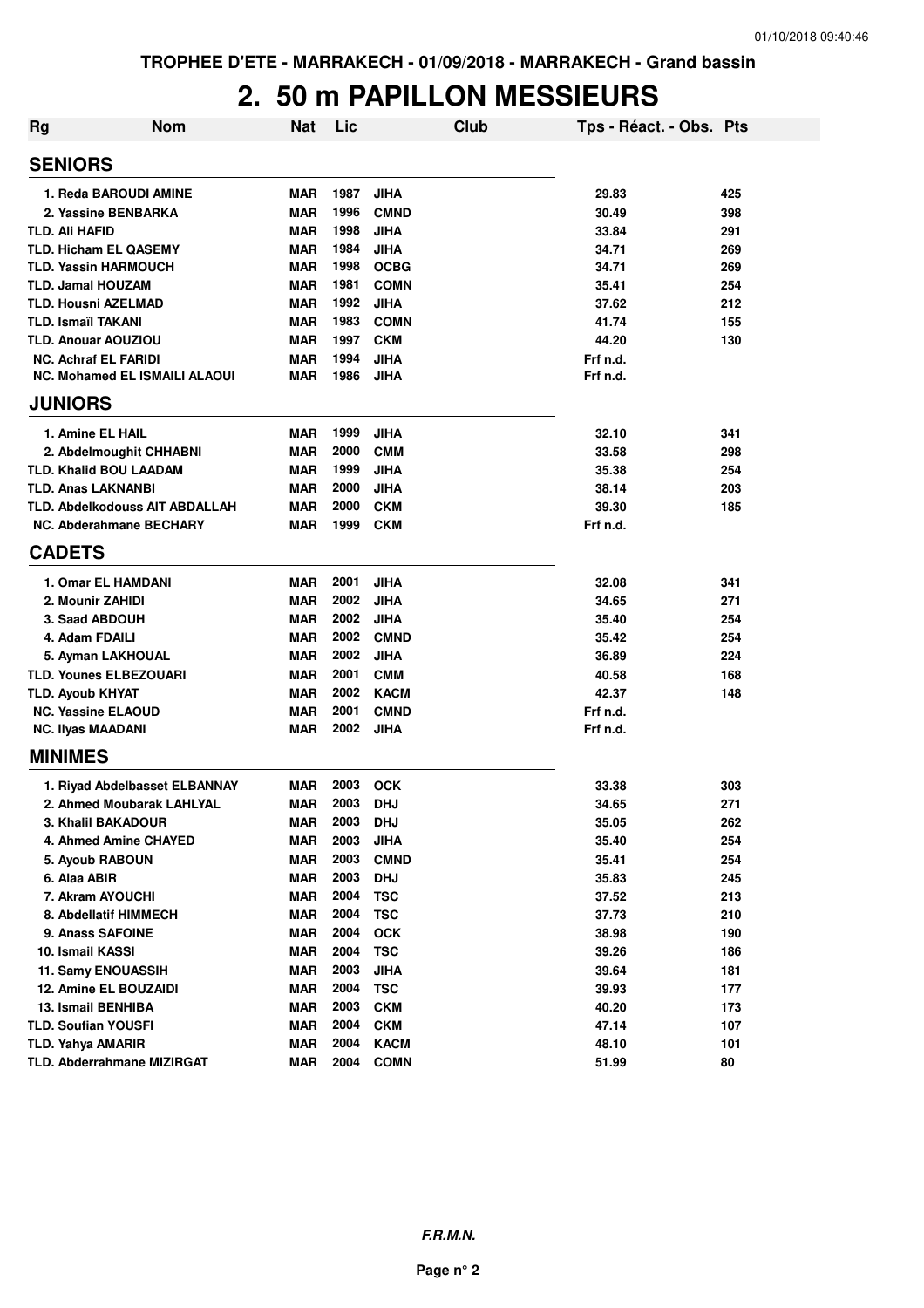**TROPHEE D'ETE - MARRAKECH - 01/09/2018 - MARRAKECH - Grand bassin**

# **3. 100 m DOS DAMES**

| <b>Rg</b>                     | <b>Nom</b> | <b>Nat</b> | <b>Lic</b> | Club       | Tps - Réact. - Obs. Pts |     |
|-------------------------------|------------|------------|------------|------------|-------------------------|-----|
| <b>CADETS</b>                 |            |            |            |            |                         |     |
| <b>NC. Hibat Allah DOUADA</b> |            | MAR        |            | 2002 KACM  | Frf n.d.                |     |
| <b>MINIMES</b>                |            |            |            |            |                         |     |
| 1. Hiba AOUFOUCHI             |            | <b>MAR</b> |            | 2004 OCK   | 1:27.10                 | 297 |
| 2. Imane SIHAMI               |            | <b>MAR</b> | 2004       | <b>OCK</b> | 1:29.50                 | 273 |
| 3. Sarah ED DRIEF             |            | <b>MAR</b> | 2004       | KACM       | 1:36.52                 | 218 |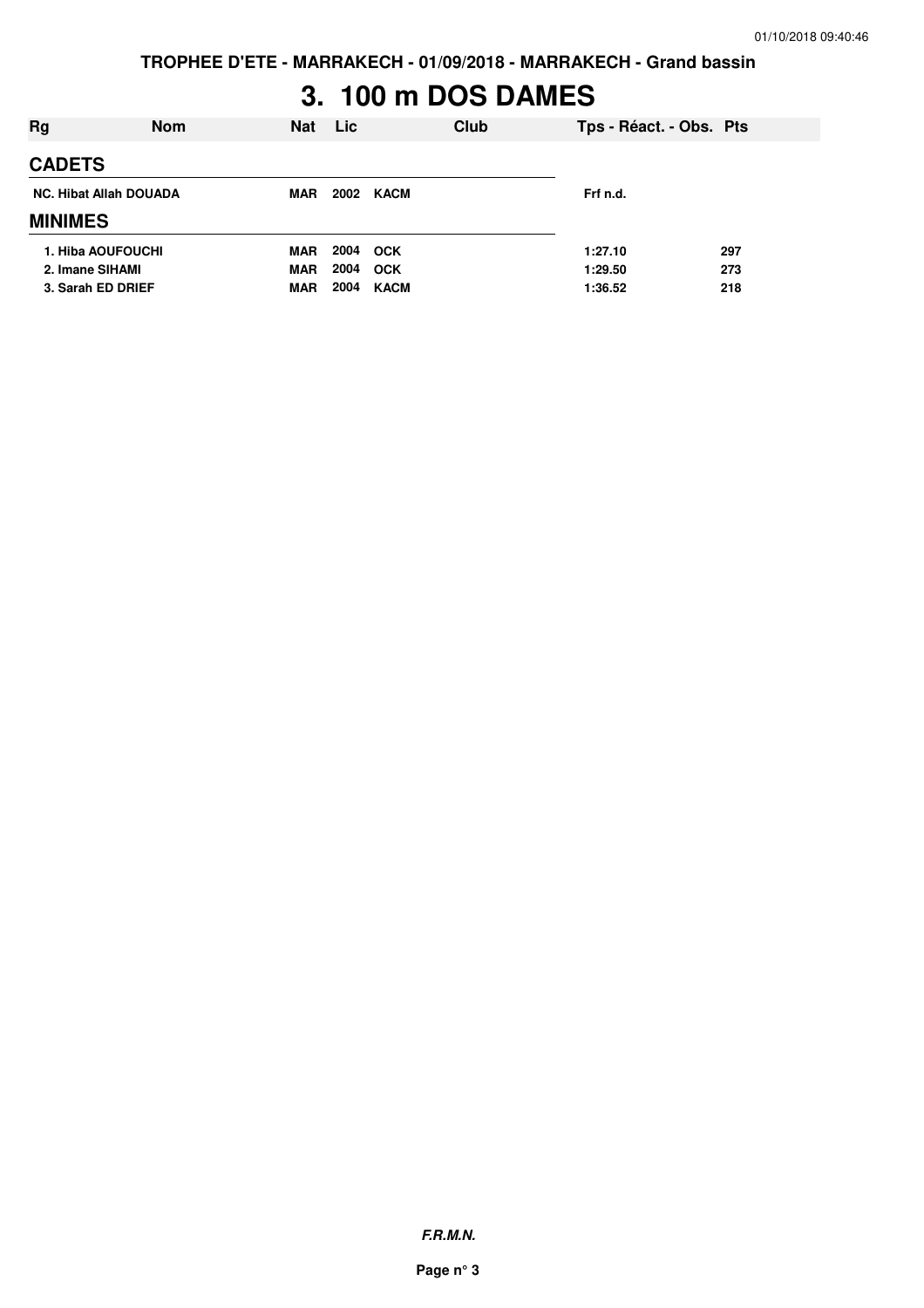# **4. 100 m DOS MESSIEURS**

| <b>Rg</b> | <b>Nom</b>                         | <b>Nat</b> | Lic  | Club        | Tps - Réact. - Obs. Pts |     |
|-----------|------------------------------------|------------|------|-------------|-------------------------|-----|
|           | <b>SENIORS</b>                     |            |      |             |                         |     |
|           | <b>TLD. Younes Taha NADIFIYINE</b> | <b>MAR</b> | 1995 | <b>KACM</b> | 1:18.41                 | 290 |
|           | <b>JUNIORS</b>                     |            |      |             |                         |     |
|           | <b>TLD. Yahya AOKACH</b>           | MAR        | 2000 | <b>JIHA</b> | 1:23.90                 | 237 |
|           | <b>CADETS</b>                      |            |      |             |                         |     |
|           | 1. Othmane AIT SALAH               | <b>MAR</b> | 2002 | <b>JIHA</b> | 1:21.57                 | 258 |
|           | <b>TLD. Saad ABDOUH</b>            | <b>MAR</b> | 2002 | <b>JIHA</b> | 1:26.80                 | 214 |
|           | <b>TLD. Ahmed DAHLANE</b>          | <b>MAR</b> | 2001 | <b>JIHA</b> | 1:26.80                 | 214 |
|           | <b>TLD. Mounir ZAHIDI</b>          | <b>MAR</b> | 2002 | <b>JIHA</b> | 1:28.85                 | 199 |
|           | <b>TLD. Mohamed Amine TOUZI</b>    | <b>MAR</b> | 2002 | <b>CMND</b> | 1:37.64                 | 150 |
|           | <b>TLD. Adam BOUADDI</b>           | <b>MAR</b> | 2002 | <b>CMND</b> | 1:40.10                 | 139 |
|           | <b>NC. Anas EL FALI</b>            | <b>MAR</b> | 2002 | <b>JIHA</b> | Frf n.d.                |     |
|           | <b>MINIMES</b>                     |            |      |             |                         |     |
|           | 1. Ahmed Amine OUNACEUR            | <b>MAR</b> | 2004 | <b>CMND</b> | 1:25.57                 | 223 |
|           | 2. Amine ZOUBIR                    | <b>MAR</b> | 2004 | <b>OCK</b>  | 1:26.38                 | 217 |
|           | <b>3. Anass SAFOINE</b>            | <b>MAR</b> | 2004 | <b>OCK</b>  | 1:26.80                 | 214 |
|           | <b>TLD. Alaa ABIR</b>              | <b>MAR</b> | 2003 | <b>DHJ</b>  | 1:36.51                 | 155 |
|           | <b>TLD. Yassine ZOUBIR</b>         | <b>MAR</b> | 2004 | <b>OCK</b>  | 1:38.83                 | 145 |
|           | <b>NC. Yassine AADAD</b>           | <b>MAR</b> | 2003 | <b>CMND</b> | Frf n.d.                |     |
|           | <b>NC. Mohamed GOUMGHAR</b>        | <b>MAR</b> | 2003 | <b>CMND</b> | Frf n.d.                |     |
|           | <b>NC. Mehdi LAHLOUMI</b>          | <b>MAR</b> | 2004 | <b>CMND</b> | Frf n.d.                |     |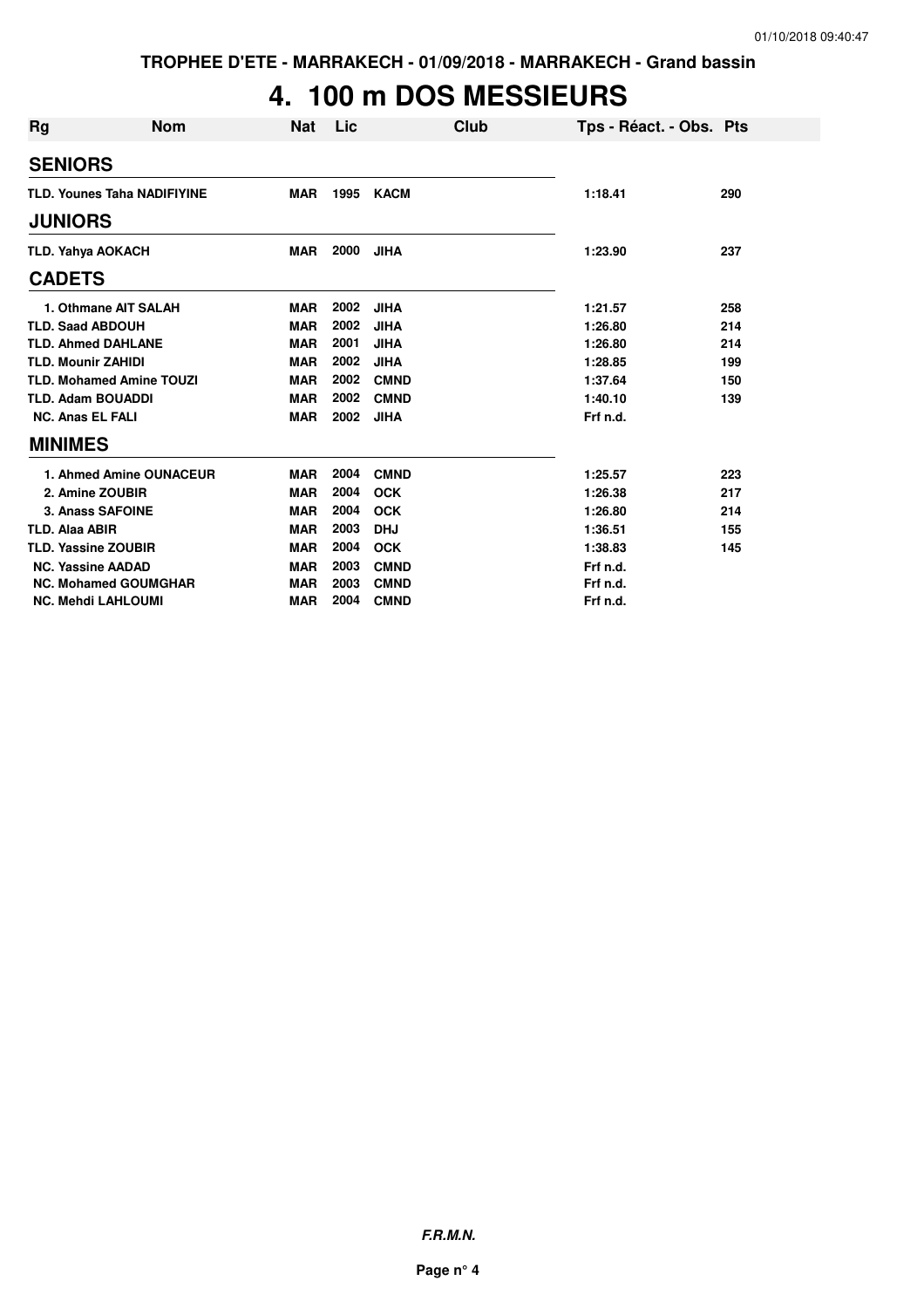## **5. 50 m BRASSE DAMES**

| Rg                       | <b>Nom</b>                     | <b>Nat</b> | Lic  |             | <b>Club</b> | Tps - Réact. - Obs. Pts |     |
|--------------------------|--------------------------------|------------|------|-------------|-------------|-------------------------|-----|
| <b>SENIORS</b>           |                                |            |      |             |             |                         |     |
|                          | <b>TLD. Ibtissam OUELDRAMI</b> | <b>MAR</b> | 1998 | <b>CKM</b>  |             | 50.16                   | 210 |
|                          | <b>TLD. Oumaima DIANI</b>      | <b>MAR</b> | 1998 | <b>JIHA</b> |             | 51.18                   | 198 |
|                          | <b>TLD. Kaoutar EL MZAHAR</b>  | <b>MAR</b> | 1997 | <b>CMM</b>  |             | 54.47                   | 164 |
|                          | <b>TLD. Amina EL AKKAD</b>     | <b>MAR</b> | 1995 | <b>JIHA</b> |             | 1:05.14                 | 96  |
| <b>JUNIORS</b>           |                                |            |      |             |             |                         |     |
| <b>TLD. Hind KAZAMA</b>  |                                | <b>MAR</b> | 1999 | <b>JIHA</b> |             | 46.00                   | 273 |
| <b>CADETS</b>            |                                |            |      |             |             |                         |     |
|                          | <b>TLD. Samia M'SAFER</b>      | <b>MAR</b> | 2001 | <b>CMND</b> |             | 46.71                   | 260 |
|                          | <b>TLD. Asmaa EDDOUNE</b>      | <b>MAR</b> | 2001 | <b>JIHA</b> |             | 49.23                   | 222 |
| <b>TLD. Rim LAABIED</b>  |                                | <b>MAR</b> | 2001 | <b>CMND</b> |             | 50.08                   | 211 |
| <b>TLD. Salma MOUNA</b>  |                                | <b>MAR</b> | 2002 | <b>CMND</b> |             | 50.84                   | 202 |
|                          | <b>NC. Ghita AIT EL HAJ</b>    | <b>MAR</b> | 2002 | <b>JIHA</b> |             | Frf n.d.                |     |
| <b>MINIMES</b>           |                                |            |      |             |             |                         |     |
|                          | 1. Douaa ES SAMAKI             | <b>MAR</b> | 2004 | <b>OCK</b>  |             | 39.88                   | 419 |
|                          | 2. Mayare YAHIA                | <b>MAR</b> | 2003 | <b>DHJ</b>  |             | 43.84                   | 315 |
|                          | 3. Hala MALLOULI               | <b>MAR</b> | 2003 | <b>OCK</b>  |             | 46.27                   | 268 |
|                          | 4. Oumniyya TOURBI             | <b>MAR</b> | 2003 | <b>CMND</b> |             | 47.05                   | 255 |
|                          | 5. Malak RAKIK                 | <b>MAR</b> | 2004 | <b>JIHA</b> |             | 47.29                   | 251 |
|                          | <b>TLD. Aya BARKHOUNE</b>      | <b>MAR</b> | 2003 | <b>OCK</b>  |             | 49.36                   | 221 |
|                          | <b>TLD. Hiba MAHROUJ</b>       | <b>MAR</b> | 2004 | <b>CKM</b>  |             | 50.23                   | 209 |
|                          | <b>TLD. Salma ZAHRAN</b>       | <b>MAR</b> | 2003 | <b>CKM</b>  |             | 54.06                   | 168 |
| <b>TLD. Ghita IOUI</b>   |                                | <b>MAR</b> | 2004 | <b>COMN</b> |             | 54.78                   | 161 |
| <b>TLD. Noura RAISSE</b> |                                | <b>MAR</b> | 2004 | <b>CSE</b>  |             | 58.66                   | 131 |
|                          | <b>TLD. Aya EL MANSIBI</b>     | <b>MAR</b> | 2003 | <b>CKM</b>  |             | 1:02.27                 | 110 |
|                          | <b>TLD. Asma ADRIOUICH</b>     | <b>MAR</b> | 2004 | <b>CKM</b>  |             | 1:07.34                 | 87  |
|                          | <b>NC. Zineb DARDARI</b>       | <b>MAR</b> | 2004 | <b>CKM</b>  |             | Dsq NI                  | 0   |
| <b>NC. Ghita DARIF</b>   |                                | <b>MAR</b> | 2003 | <b>CMND</b> |             | Dsq NI                  | 0   |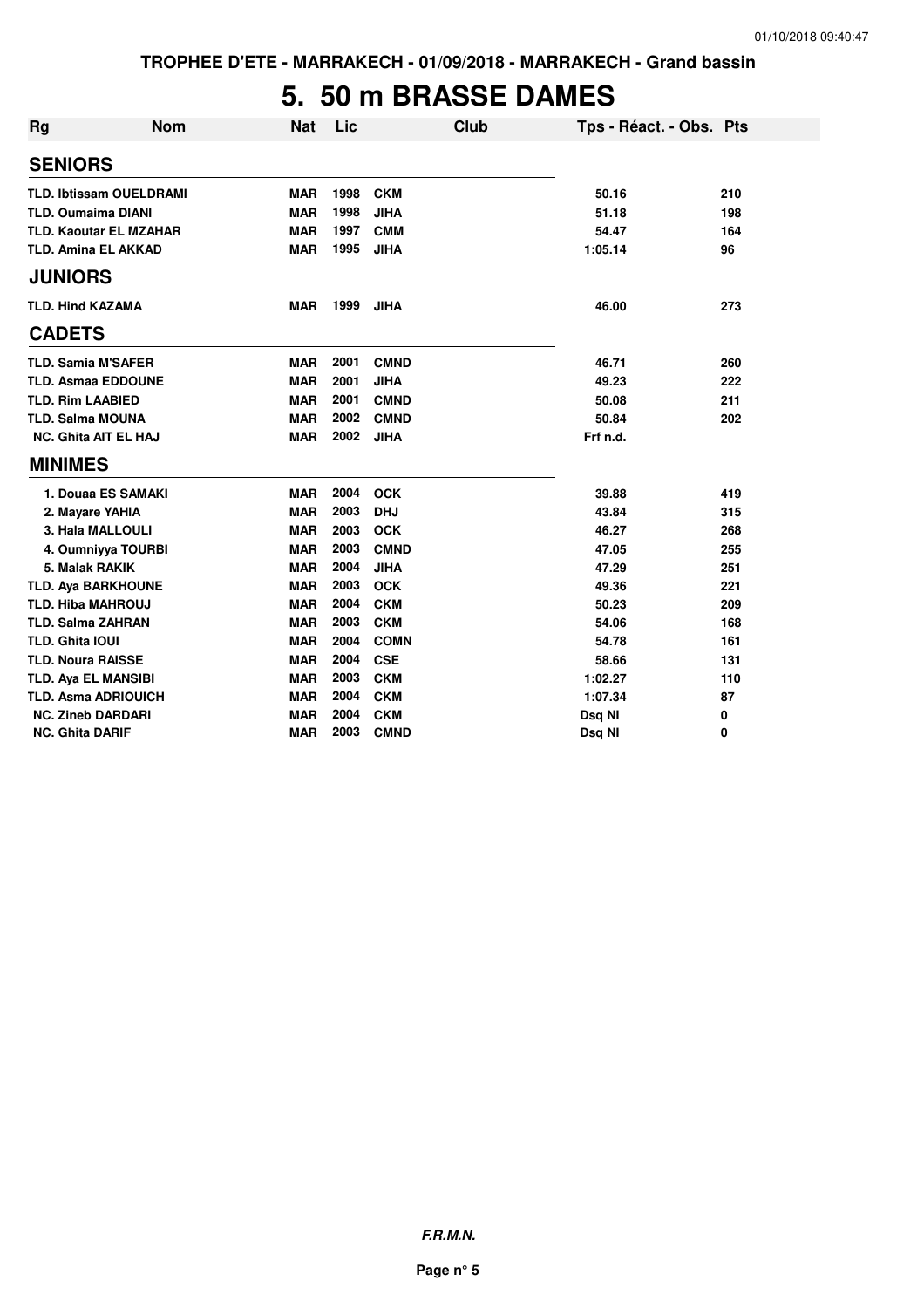## **6. 50 m BRASSE MESSIEURS**

| Rg                                                       | <b>Nom</b>                            | Nat                      | Lic          |                           | Club | Tps - Réact. - Obs. Pts |            |
|----------------------------------------------------------|---------------------------------------|--------------------------|--------------|---------------------------|------|-------------------------|------------|
| <b>SENIORS</b>                                           |                                       |                          |              |                           |      |                         |            |
|                                                          | 1. Mohamed Redouane AIBOUD BENCH, MAR |                          | 1993         | <b>KACM</b>               |      | 35.72                   | 416        |
| 2. Youssef HAIDAR                                        |                                       | <b>MAR</b>               | 1997         | <b>CMND</b>               |      | 36.62                   | 386        |
| <b>TLD. Abderrahmane BOUILLY</b>                         |                                       | <b>MAR</b>               | 1998         | <b>OCBG</b>               |      | 38.27                   | 338        |
| <b>TLD. Mohamed LAMRANI SELMANE</b>                      |                                       | <b>MAR</b>               | 1997         | <b>JIHA</b>               |      | 38.77                   | 325        |
| <b>TLD. Arafa BOUCHTAOUI</b>                             |                                       | <b>MAR</b>               | 1990         | <b>JIHA</b>               |      | 40.18                   | 292        |
| <b>TLD. Housni AZELMAD</b>                               |                                       | <b>MAR</b>               | 1992         | <b>JIHA</b>               |      | 40.91                   | 277        |
| <b>TLD. EI Mehdi EL MAAMOURI</b>                         |                                       | <b>MAR</b>               | 1997         | <b>KACM</b>               |      | 40.99                   | 275        |
| <b>TLD. Ali HAFID</b>                                    |                                       | <b>MAR</b>               | 1998         | <b>JIHA</b>               |      | 42.02                   | 255        |
| <b>TLD. Ismaïl TAKANI</b>                                |                                       | <b>MAR</b>               | 1983         | <b>COMN</b>               |      | 42.10                   | 254        |
| <b>TLD. Youssef FEKKAK</b>                               |                                       | <b>MAR</b>               | 1998         | <b>OCBG</b>               |      | 42.41                   | 248        |
| <b>TLD. Abderrazak EL BADIRI</b>                         |                                       | <b>MAR</b>               | 1997         | <b>CKM</b>                |      | 42.88                   | 240        |
| <b>TLD. Hicham EL QASEMY</b>                             |                                       | <b>MAR</b>               | 1984         | <b>JIHA</b>               |      | 43.39                   | 232        |
| <b>NC. Ramzi TEBJI</b>                                   |                                       | <b>MAR</b>               | 1995         | <b>JIHA</b>               |      | Frf n.d.                |            |
| <b>NC. Achraf ELHAJRAOUI</b>                             |                                       | <b>MAR</b>               | 1991<br>1988 | <b>COMN</b>               |      | Frf n.d.                |            |
| <b>NC. Karim MOUCHARIQ</b>                               |                                       | <b>MAR</b><br><b>MAR</b> | 1995         | <b>COMN</b>               |      | Dsq FD                  | 0          |
| <b>NC. Mohamed FEKKAK</b>                                |                                       |                          |              | <b>OCBG</b>               |      | Dsg NI                  | 0          |
| <b>JUNIORS</b>                                           |                                       |                          |              |                           |      |                         |            |
| 1. Amine EL HAIL                                         |                                       | <b>MAR</b>               | 1999         | <b>JIHA</b>               |      | 37.01                   | 374        |
| <b>TLD. Mohamad CHAKIB</b>                               |                                       | <b>MAR</b>               | 2000<br>1999 | <b>KACM</b>               |      | 39.02                   | 319        |
| <b>TLD. Hicham EL AABID</b>                              |                                       | <b>MAR</b><br><b>MAR</b> | 2000         | <b>CKM</b><br><b>CMND</b> |      | 41.14<br>42.98          | 272<br>239 |
| <b>TLD. Mustapha KHATIM</b><br><b>TLD. Anouar ZAHRAN</b> |                                       | <b>MAR</b>               | 1999         | <b>CKM</b>                |      | 44.27                   | 218        |
| <b>TLD. Amine TORCHI</b>                                 |                                       | <b>MAR</b>               | 2000         | <b>CMM</b>                |      | 44.92                   | 209        |
| <b>TLD. Abdelkodouss AIT ABDALLAH</b>                    |                                       | <b>MAR</b>               | 2000         | <b>CKM</b>                |      | 45.23                   | 205        |
| NC. Abderahmane BECHARY                                  |                                       | <b>MAR</b>               | 1999         | <b>CKM</b>                |      | Frf n.d.                |            |
| <b>NC. Ahmed EL AABID</b>                                |                                       | <b>MAR</b>               | 2000         | <b>CKM</b>                |      | Dsq NI                  | 0          |
| <b>CADETS</b>                                            |                                       |                          |              |                           |      |                         |            |
| 1. Omar EL HAMDANI                                       |                                       | <b>MAR</b>               | 2001         | <b>JIHA</b>               |      | 36.67                   | 384        |
| 2. Mounir ZAHIDI                                         |                                       | <b>MAR</b>               | 2002         | <b>JIHA</b>               |      | 38.58                   | 330        |
| 3. Saad ELMESKINI                                        |                                       | <b>MAR</b>               | 2002         | <b>JIHA</b>               |      | 39.19                   | 315        |
| 4. Ayman LAKHOUAL                                        |                                       | <b>MAR</b>               | 2002         | <b>JIHA</b>               |      | 40.18                   | 292        |
| 5. Abdelmajid ANKA SOUBAAI                               |                                       | <b>MAR</b>               | 2001         | <b>KACM</b>               |      | 40.62                   | 283        |
| <b>TLD. Mohamed JARDINI</b>                              |                                       | <b>MAR</b>               | 2001         | <b>CKM</b>                |      | 42.35                   | 249        |
| <b>TLD. Mohamed Adam SAIB</b>                            |                                       | <b>MAR</b>               | 2002         | <b>JIHA</b>               |      | 42.38                   | 249        |
| <b>TLD. Abderahmane SOUHJOUD</b>                         |                                       | <b>MAR</b>               | 2001         | <b>CKM</b>                |      | 42.82                   | 241        |
| <b>TLD. Anas OUADDANE</b>                                |                                       | <b>MAR</b>               | 2002         | <b>CMM</b>                |      | 43.67                   | 227        |
| <b>TLD. Youssef RHALLAB</b>                              |                                       | <b>MAR</b>               | 2002         | <b>CKM</b>                |      | 44.21                   | 219        |
| <b>TLD. Adam FDAILI</b>                                  |                                       | <b>MAR</b>               | 2002         | <b>CMND</b>               |      | 44.88                   | 209        |
| <b>TLD. Youssef ESSAFA</b>                               |                                       | <b>MAR</b>               | 2001         | <b>CKM</b>                |      | 45.20                   | 205        |
| <b>TLD. Abdellatif ROUCHI</b>                            |                                       | <b>MAR</b>               | 2002         | <b>CKM</b>                |      | 45.55                   | 200        |
| <b>TLD. IIvas BKHIBKHI</b>                               |                                       | <b>MAR</b>               | 2002         | <b>CMND</b>               |      | 45.98                   | 195        |
| <b>TLD. Adam BOUADDI</b>                                 |                                       | <b>MAR</b>               | 2002         | <b>CMND</b>               |      | 46.16                   | 192        |
| <b>TLD. Younes ELBEZOUARI</b>                            |                                       | <b>MAR</b>               | 2001         | <b>CMM</b>                |      | 46.16                   | 192        |
| <b>TLD. Ahmed BOUMEHDI</b>                               |                                       | <b>MAR</b>               | 2002         | <b>CKM</b>                |      | 46.22                   | 192        |
| <b>TLD. Omar EL AMLAQUI</b>                              |                                       | <b>MAR</b>               | 2001         | <b>CKM</b>                |      | 46.33                   | 190        |
| <b>TLD. Zakaria AFTIR</b>                                |                                       | <b>MAR</b>               | 2002         | <b>CMM</b>                |      | 50.34                   | 148        |
| <b>TLD. Walid OUMOUSSA</b>                               |                                       | <b>MAR</b>               | 2002         | <b>CMM</b>                |      | 52.00                   | 134        |
| <b>NC. Anas EL FALI</b>                                  |                                       | <b>MAR</b>               | 2002         | <b>JIHA</b>               |      | Frf n.d.                |            |
| <b>NC. Ayoub EL HAJRAOUI</b>                             |                                       | <b>MAR</b>               | 2002         | <b>CKM</b>                |      | Frf n.d.                |            |
| <b>MINIMES</b>                                           |                                       |                          |              |                           |      |                         |            |
| 1. Ahmed Amine OUNACEUR                                  |                                       | <b>MAR</b>               | 2004         | <b>CMND</b>               |      | 37.63                   | 356        |
| 2. Anas LAMKHIDA                                         |                                       | <b>MAR</b>               | 2003         | <b>KACM</b>               |      | 40.10                   | 294        |
| 3. Abdelhadi SALAH                                       |                                       | <b>MAR</b>               | 2003         | <b>OCK</b>                |      | 40.25                   | 291        |
|                                                          |                                       |                          |              |                           |      |                         |            |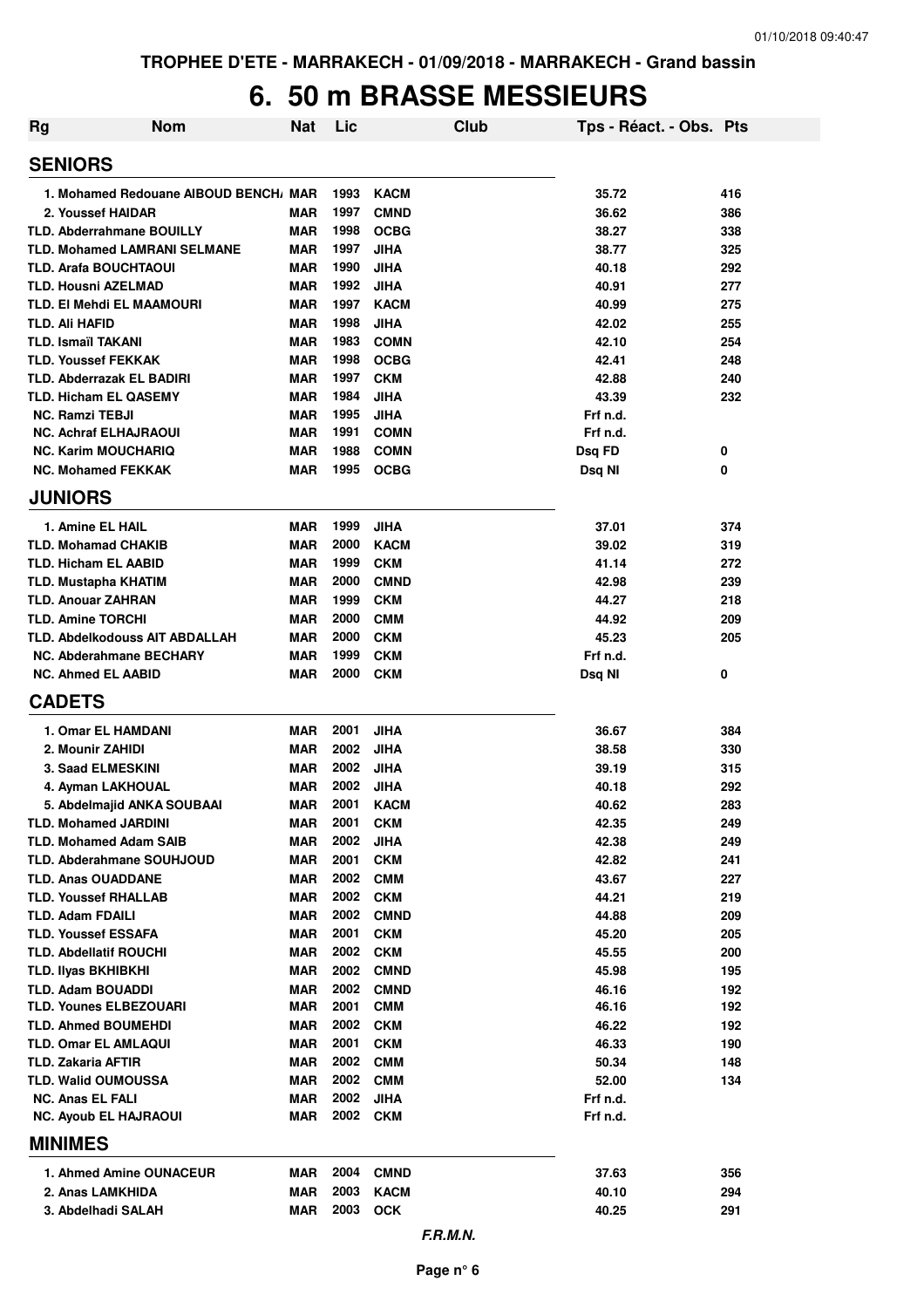## **6. 50 m BRASSE MESSIEURS**

| Rg | <b>Nom</b>                            | Nat        | Lic  |             | Club | Tps - Réact. - Obs. Pts |     |
|----|---------------------------------------|------------|------|-------------|------|-------------------------|-----|
|    | <b>MINIMES</b>                        |            |      |             |      |                         |     |
|    | 4. Ahmed Amine CHAYED                 | <b>MAR</b> | 2003 | <b>JIHA</b> |      | 43.15                   | 236 |
|    | 5. Walid ERROUKHOU                    | <b>MAR</b> | 2003 | <b>CMND</b> |      | 43.45                   | 231 |
|    | 5. Ismail LAHSINIA                    | <b>MAR</b> | 2004 | <b>OCK</b>  |      | 43.45                   | 231 |
|    | 7. Mouad BOUSLAMTI                    | <b>MAR</b> | 2003 | <b>TSC</b>  |      | 44.01                   | 222 |
|    | 8. Samy ENOUASSIH                     | <b>MAR</b> | 2003 | <b>JIHA</b> |      | 44.15                   | 220 |
|    | <b>TLD. Abdellatif HIMMECH</b>        | <b>MAR</b> | 2004 | <b>TSC</b>  |      | 45.35                   | 203 |
|    | <b>TLD. Oussama EL MOUKKEN</b>        | MAR        | 2003 | <b>COMN</b> |      | 45.36                   | 203 |
|    | <b>TLD. Youssef ELHAMIL</b>           | <b>MAR</b> | 2003 | <b>JIHA</b> |      | 46.16                   | 192 |
|    | <b>TLD. Mohamed Taha CHARKI</b>       | <b>MAR</b> | 2003 | <b>OCK</b>  |      | 46.61                   | 187 |
|    | <b>TLD. Abdelkoddous BOUBKERI</b>     | <b>MAR</b> | 2004 | <b>TSC</b>  |      | 47.30                   | 179 |
|    | <b>TLD. Yassine MARJANI</b>           | <b>MAR</b> | 2003 | <b>KACM</b> |      | 47.44                   | 177 |
|    | <b>TLD. Hamza ES-SOUFI</b>            | <b>MAR</b> | 2004 | <b>OCK</b>  |      | 47.80                   | 173 |
|    | <b>TLD. Yasser AL BAKRACHI</b>        | <b>MAR</b> | 2004 | <b>CKM</b>  |      | 48.16                   | 169 |
|    | <b>TLD. Ismail KASSI</b>              | <b>MAR</b> | 2004 | <b>TSC</b>  |      | 49.23                   | 159 |
|    | <b>TLD. Amine EL BOUZAIDI</b>         | <b>MAR</b> | 2004 | <b>TSC</b>  |      | 49.45                   | 156 |
|    | <b>TLD. Soufian YOUSFI</b>            | <b>MAR</b> | 2004 | <b>CKM</b>  |      | 49.85                   | 153 |
|    | <b>TLD. Abd Elkoudouss EL MOUKKEN</b> | <b>MAR</b> | 2004 | <b>COMN</b> |      | 50.39                   | 148 |
|    | <b>TLD. Mohamed OUAADANE</b>          | <b>MAR</b> | 2004 | <b>COMN</b> |      | 51.37                   | 139 |
|    | <b>TLD. Youssef FELLAHI</b>           | <b>MAR</b> | 2004 | <b>CKM</b>  |      | 51.73                   | 137 |
|    | <b>TLD. Abderrahmane MIZIRGAT</b>     | <b>MAR</b> | 2004 | <b>COMN</b> |      | 52.78                   | 129 |
|    | <b>TLD. Bader CHAHID</b>              | <b>MAR</b> | 2004 | <b>JIHA</b> |      | 52.79                   | 128 |
|    | <b>TLD. Zakaria BOUCHOUA</b>          | <b>MAR</b> | 2004 | <b>COMN</b> |      | 53.11                   | 126 |
|    | <b>TLD. Youssef AIT OUAHMAN</b>       | <b>MAR</b> | 2004 | <b>CMM</b>  |      | 55.74                   | 109 |
|    | <b>TLD. Ayman AYLAL</b>               | <b>MAR</b> | 2004 | <b>COMN</b> |      | 56.13                   | 107 |
|    | <b>NC. Ismail BENHIBA</b>             | <b>MAR</b> | 2003 | <b>CKM</b>  |      | Frf n.d.                |     |
|    | <b>NC. Yassine AADAD</b>              | <b>MAR</b> | 2003 | <b>CMND</b> |      | Frf n.d.                |     |
|    | <b>NC. Zakaria RAQABI</b>             | <b>MAR</b> | 2003 | <b>OCK</b>  |      | Frf n.d.                |     |
|    | <b>NC. Abdelhag SEMLALI</b>           | <b>MAR</b> | 2004 | <b>CKM</b>  |      | Frf n.d.                |     |
|    | <b>NC. Yassir SALHAOUI</b>            | <b>MAR</b> | 2004 | <b>COMN</b> |      | Frf n.d.                |     |
|    | <b>NC. Haitam AZNAG</b>               | <b>MAR</b> | 2004 | <b>COMN</b> |      | Frf n.d.                |     |
|    | <b>NC. Yahya AOUZIOU</b>              | <b>MAR</b> | 2003 | <b>CKM</b>  |      | Dsq NI                  | 0   |
|    | <b>NC. Sifeddine ELAABID</b>          | <b>MAR</b> | 2003 | <b>CKM</b>  |      | Dsq NI                  | 0   |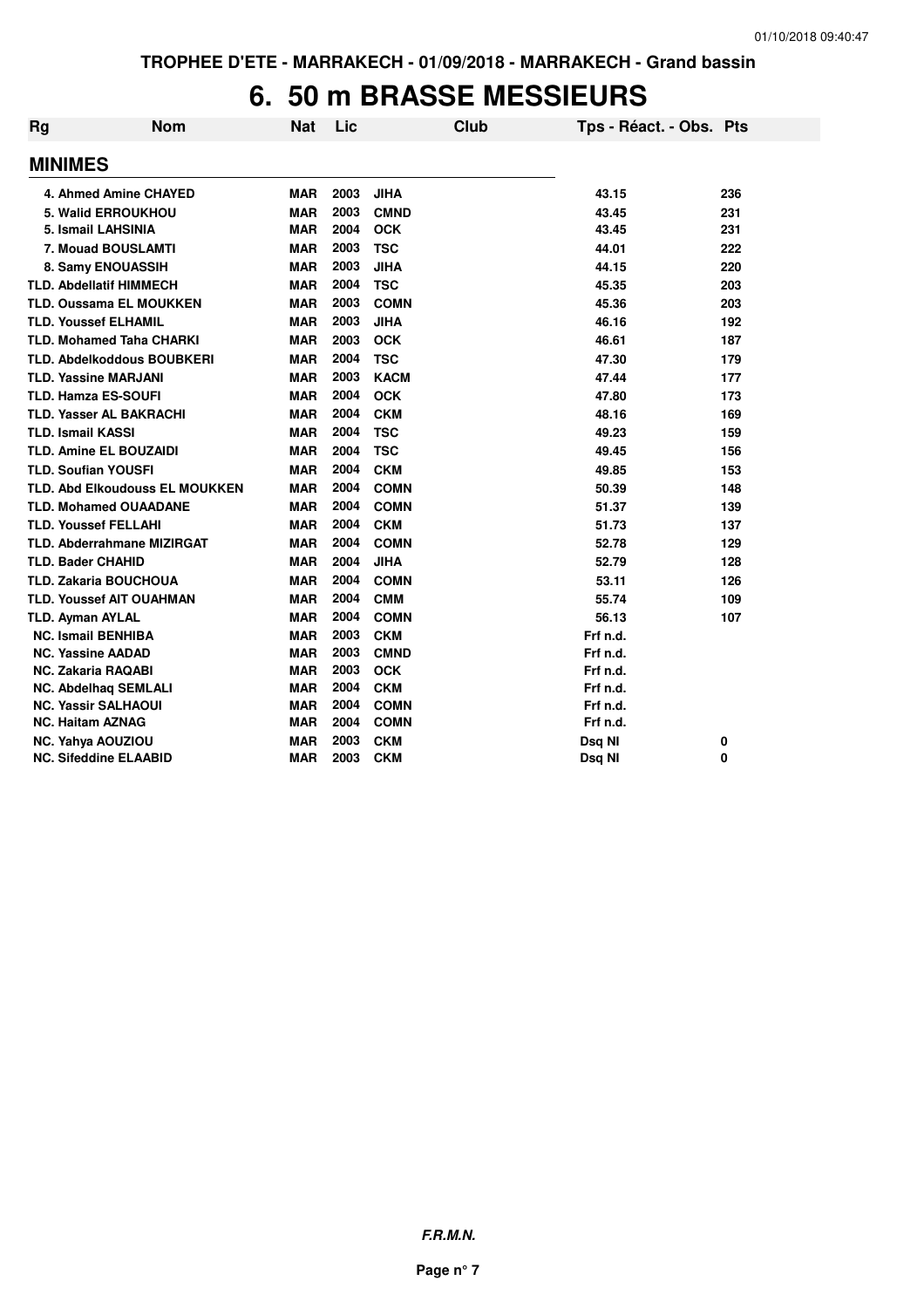## **7. 4 x 50 m NAGE LIBRE DAMES**

| Rg                     | <b>Nom</b> | <b>Nat</b> | Lic  |             | Club | Tps - Réact. - Obs. Pts |     |
|------------------------|------------|------------|------|-------------|------|-------------------------|-----|
| <b>SENIORS</b>         |            |            |      |             |      |                         |     |
| 1. Asmaa EDDOUNE       |            | <b>MAR</b> | 2001 | <b>JIHA</b> |      | 2:56.40                 | 172 |
| <b>Amina EL AKKAD</b>  |            | <b>MAR</b> | 1995 | <b>JIHA</b> |      |                         | 172 |
| <b>Oumaima DIANI</b>   |            | <b>MAR</b> | 1998 | <b>JIHA</b> |      |                         | 172 |
| <b>Hind KAZAMA</b>     |            | <b>MAR</b> | 1999 | <b>JIHA</b> |      |                         | 172 |
| <b>MINIMES</b>         |            |            |      |             |      |                         |     |
| 1. Hiba AOUFOUCHI      |            | <b>MAR</b> | 2004 | <b>OCK</b>  |      | 2:12.36                 | 408 |
| <b>Imane SIHAMI</b>    |            | <b>MAR</b> | 2004 | <b>OCK</b>  |      |                         | 408 |
| <b>Douaa ES SAMAKI</b> |            | <b>MAR</b> | 2004 | <b>OCK</b>  |      |                         | 408 |
| <b>Sarah ZOUBIR</b>    |            | <b>MAR</b> | 2004 | <b>OCK</b>  |      |                         | 408 |
| 2. Hala JARDINI        |            | <b>MAR</b> | 2003 | <b>CKM</b>  |      | 2:46.55                 | 205 |
| Salma ZAHRAN           |            | <b>MAR</b> | 2003 | <b>CKM</b>  |      |                         | 205 |
| <b>Zineb DARDARI</b>   |            | <b>MAR</b> | 2004 | <b>CKM</b>  |      |                         | 205 |
| <b>Hiba MAHROUJ</b>    |            | <b>MAR</b> | 2004 | <b>CKM</b>  |      |                         | 205 |
| NC. Sophia Aisha BAHRI |            | <b>MAR</b> | 2004 | <b>JIHA</b> |      | Frf n.d.                |     |
| <b>Ines BOUMMANE</b>   |            | <b>MAR</b> | 2004 | <b>JIHA</b> |      |                         |     |
| Aalia BOUOUFOUSSE      |            | <b>MAR</b> | 2004 | <b>JIHA</b> |      |                         |     |
| <b>Hiba DINAB</b>      |            | <b>MAR</b> | 2003 | <b>JIHA</b> |      |                         |     |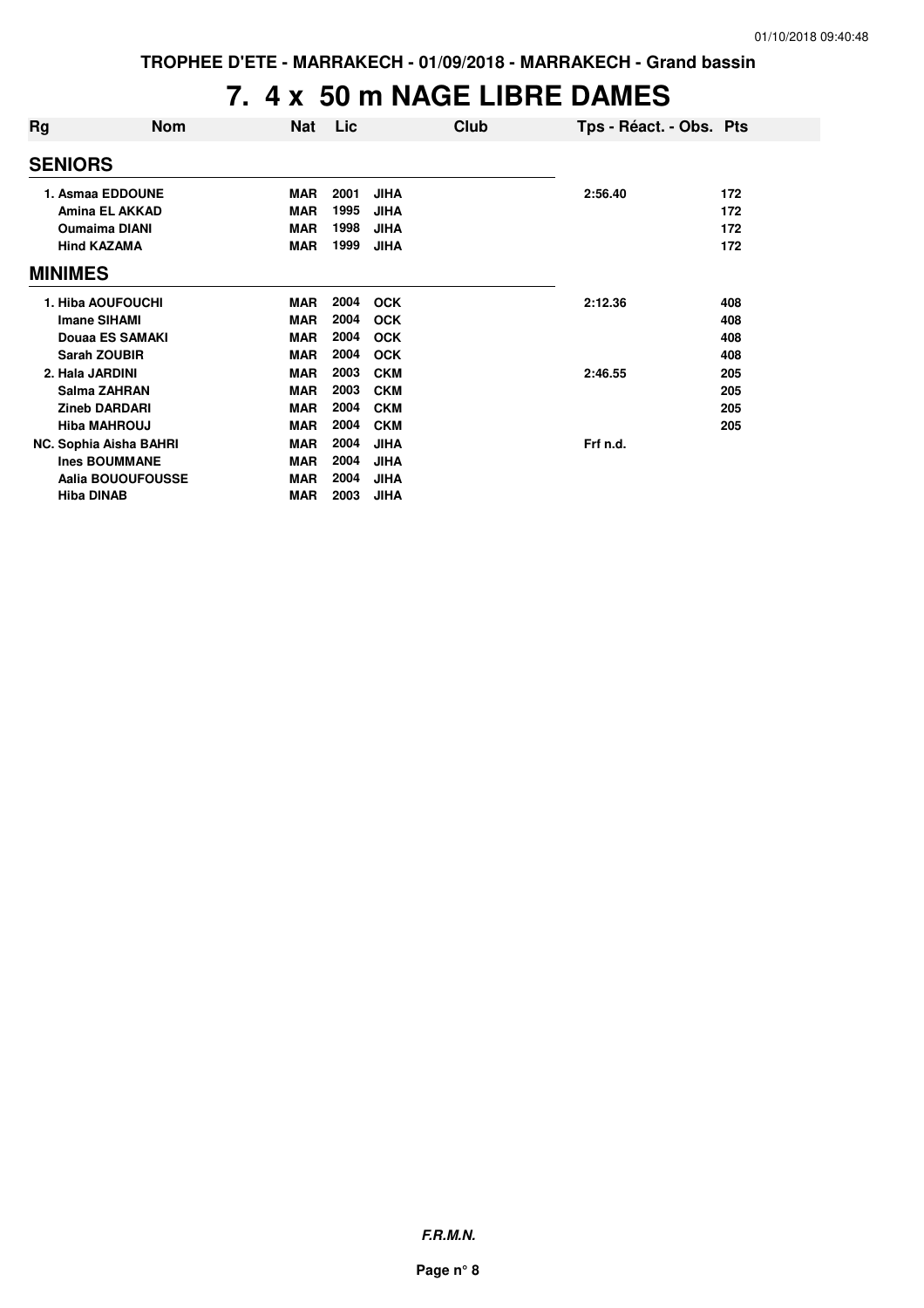## **8. 4 x 50 m NAGE LIBRE MESSIEURS**

| Rg | <b>Nom</b>                                                  | <b>Nat</b>               | Lic          |                            | Club | Tps - Réact. - Obs. Pts |            |
|----|-------------------------------------------------------------|--------------------------|--------------|----------------------------|------|-------------------------|------------|
|    | <b>SENIORS</b>                                              |                          |              |                            |      |                         |            |
|    | <b>1. HAFID AIT BENCHIBA</b>                                | MAR                      | 1991         | <b>JIHA</b>                |      | 1:54.98                 | 416        |
|    | <b>Hicham EL QASEMY</b>                                     | MAR                      | 1984         | <b>JIHA</b>                |      |                         | 416        |
|    | <b>Achraf EL FARIDI</b>                                     | <b>MAR</b>               | 1994         | <b>JIHA</b>                |      |                         | 416        |
|    | <b>Reda BAROUDI AMINE</b>                                   | <b>MAR</b>               | 1987         | <b>JIHA</b>                |      |                         | 416        |
|    | 2. Achraf ELHAJRAOUI                                        | <b>MAR</b>               | 1991         | <b>COMN</b>                |      | 2:04.31                 | 329        |
|    | <b>Jamal HOUZAM</b>                                         | <b>MAR</b>               | 1981         | <b>COMN</b>                |      |                         | 329        |
|    | <b>Karim MOUCHARIQ</b>                                      | <b>MAR</b>               | 1988         | <b>COMN</b>                |      |                         | 329        |
|    | <b>Yassine OUAHNINE</b>                                     | <b>MAR</b>               | 1983         | <b>COMN</b>                |      |                         | 329        |
|    | 3. Mohamed FEKKAK                                           | MAR                      | 1995         | <b>OCBG</b>                |      | 2:05.13                 | 323        |
|    | <b>Youssef FEKKAK</b>                                       | <b>MAR</b>               | 1998         | <b>OCBG</b>                |      |                         | 323        |
|    | <b>Abderrahmane BOUILLY</b>                                 | MAR                      | 1998         | <b>OCBG</b>                |      |                         | 323        |
|    | <b>Yassin HARMOUCH</b>                                      | MAR                      | 1998         | <b>OCBG</b>                |      |                         | 323        |
|    | NC. Mohamed Redouane AIBOUD BENCH, MAR                      |                          | 1993         | <b>KACM</b>                |      | Frf n.d.                |            |
|    | El Mehdi EL MAAMOURI<br><b>Aimad KHALLAL</b>                | <b>MAR</b><br><b>MAR</b> | 1997<br>1995 | <b>KACM</b><br><b>KACM</b> |      |                         |            |
|    | <b>Yassir LAMMANI</b>                                       | <b>MAR</b>               | 1996         | <b>KACM</b>                |      |                         |            |
|    |                                                             |                          |              |                            |      |                         |            |
|    | <b>JUNIORS</b>                                              |                          |              |                            |      |                         |            |
|    | 1. Amine EL HAIL                                            | MAR                      | 1999         | <b>JIHA</b>                |      | 2:04.43                 | 328        |
|    | <b>Khalid BOU LAADAM</b>                                    | MAR                      | 1999         | <b>JIHA</b>                |      |                         | 328        |
|    | <b>Anas LAKNANBI</b>                                        | MAR                      | 2000         | <b>JIHA</b>                |      |                         | 328        |
|    | Yahya AOKACH                                                | MAR                      | 2000         | <b>JIHA</b>                |      |                         | 328        |
|    | 2. Hicham EL AABID                                          | MAR                      | 1999         | <b>CKM</b>                 |      | 2:11.74                 | 276        |
|    | <b>Abdelkodouss AIT ABDALLAH</b>                            | MAR                      | 2000         | <b>CKM</b>                 |      |                         | 276        |
|    | <b>Ahmed EL AABID</b><br><b>Anouar ZAHRAN</b>               | MAR<br>MAR               | 2000<br>1999 | <b>CKM</b><br><b>CKM</b>   |      |                         | 276<br>276 |
|    |                                                             |                          | 2000         |                            |      |                         |            |
|    | <b>NC. Naoufal BACHIRI TAOUFIQ</b><br><b>Mohamad CHAKIB</b> | MAR<br><b>MAR</b>        | 2000         | <b>KACM</b><br><b>KACM</b> |      | Frf n.d.                |            |
|    | <b>Hicham EL GHOUFILI</b>                                   | MAR                      | 2000         | <b>KACM</b>                |      |                         |            |
|    | <b>Omar KHALAL</b>                                          | <b>MAR</b>               | 1999         | <b>KACM</b>                |      |                         |            |
|    | <b>CADETS</b>                                               |                          |              |                            |      |                         |            |
|    | 1. Saad ABDOUH                                              | MAR                      | 2002         | <b>JIHA</b>                |      | 2:01.19                 | 355        |
|    | <b>Mounir ZAHIDI</b>                                        | MAR                      | 2002         | <b>JIHA</b>                |      |                         | 355        |
|    | <b>Ahmed DAHLANE</b>                                        | MAR                      | 2001         | <b>JIHA</b>                |      |                         | 355        |
|    | <b>Omar EL HAMDANI</b>                                      | <b>MAR</b>               | 2001         | <b>JIHA</b>                |      |                         | 355        |
|    | 2. Hamza BELAAZRI                                           | MAR                      | 2001         | <b>KACM</b>                |      | 2:06.82                 | 310        |
|    | <b>Ayoub KHYAT</b>                                          | MAR                      | 2002         | <b>KACM</b>                |      |                         | 310        |
|    | <b>Abdessamad SABIH</b>                                     | MAR                      | 2001         | <b>KACM</b>                |      |                         | 310        |
|    | <b>Abdelmajid ANKA SOUBAAI</b>                              | MAR                      | 2001         | <b>KACM</b>                |      |                         | 310        |
|    | 3. Abdellatif ROUCHI                                        | MAR                      | 2002         | <b>CKM</b>                 |      | 2:10.66                 | 283        |
|    | <b>Youssef ESSAFA</b>                                       | MAR                      | 2001         | <b>CKM</b>                 |      |                         | 283        |
|    | <b>Abderahmane SOUHJOUD</b>                                 | MAR                      | 2001         | <b>CKM</b>                 |      |                         | 283        |
|    | <b>Youssef RHALLAB</b>                                      | MAR                      | 2002         | <b>CKM</b>                 |      |                         | 283        |
|    | <b>MINIMES</b>                                              |                          |              |                            |      |                         |            |
|    | 1. Ahmed Amine CHAYED                                       | MAR                      | 2003         | <b>JIHA</b>                |      | 2:06.07                 | 316        |
|    | <b>Youssef ELHAMIL</b>                                      | <b>MAR</b>               | 2003         | <b>JIHA</b>                |      |                         | 316        |
|    | <b>Samy ENOUASSIH</b>                                       | MAR                      | 2003         | <b>JIHA</b>                |      |                         | 316        |
|    | <b>Adam LAMZOUGUI</b>                                       | MAR                      | 2004         | <b>JIHA</b>                |      |                         | 316        |
|    | 2. Amine ZOUBIR                                             | MAR                      | 2004         | <b>OCK</b>                 |      | 2:09.63                 | 290        |
|    | <b>Mohamed Taha CHARKI</b>                                  | MAR                      | 2003         | <b>OCK</b>                 |      |                         | 290        |
|    | Abdelhadi SALAH                                             | MAR                      | 2003         | <b>OCK</b>                 |      |                         | 290        |
|    | <b>Riyad Abdelbasset ELBANNAY</b>                           | MAR                      | 2003         | <b>OCK</b>                 |      |                         | 290        |
|    | 3. Abdellatif HIMMECH                                       | MAR                      | 2004         | <b>TSC</b>                 |      | 2:17.91                 | 241        |
|    | <b>Ismail KASSI</b>                                         | MAR                      | 2004         | <b>TSC</b>                 |      |                         | 241        |
|    | <b>Akram AYOUCHI</b>                                        | MAR                      | 2004         | <b>TSC</b>                 |      |                         | 241        |
|    | Abdelkoddous BOUBKERI                                       | MAR                      | 2004         | <b>TSC</b>                 |      |                         | 241        |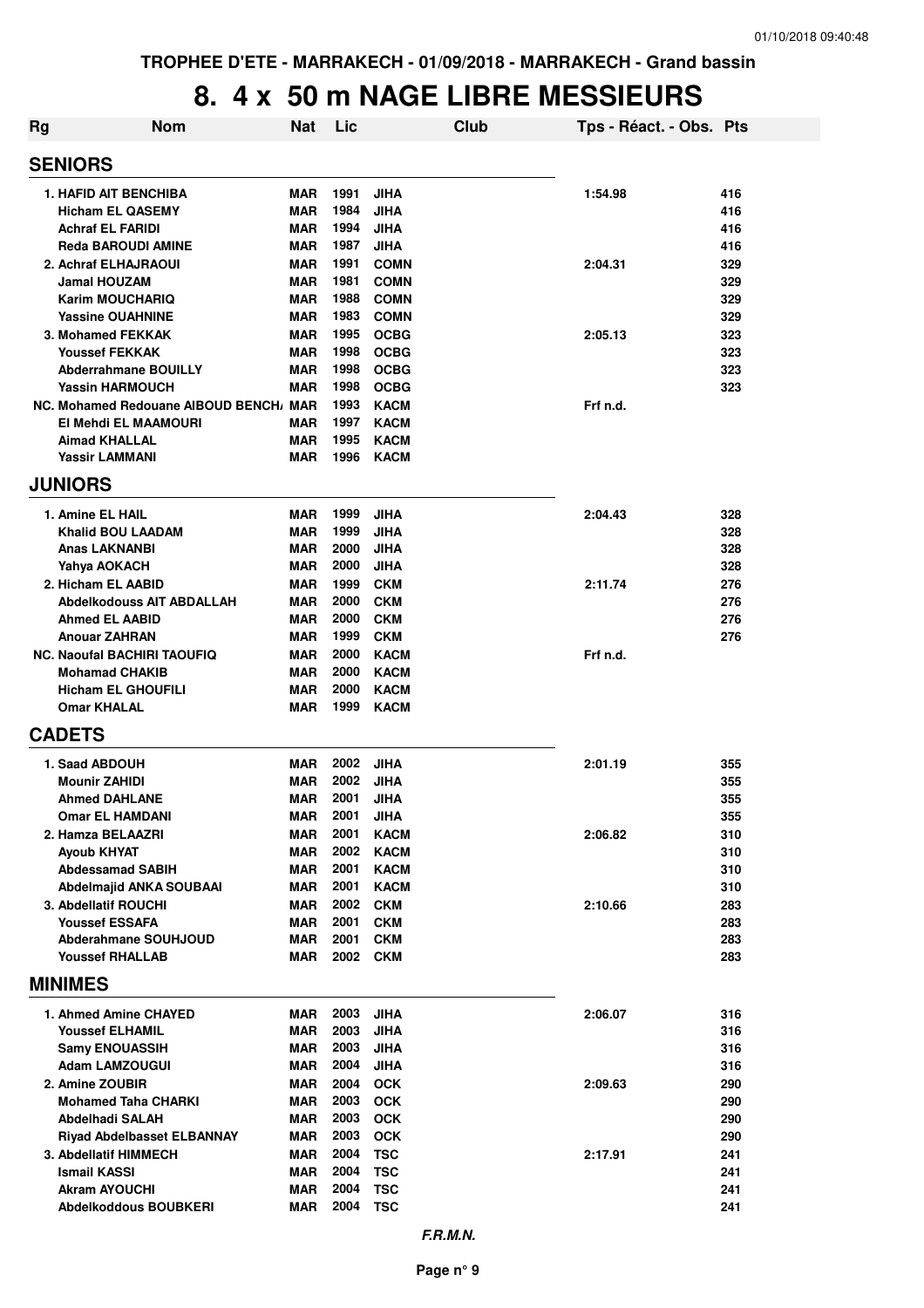## **8. 4 x 50 m NAGE LIBRE MESSIEURS**

| Rg             | <b>Nom</b>                | <b>Nat</b> | Lic  | Club        | Tps - Réact. - Obs. Pts |     |
|----------------|---------------------------|------------|------|-------------|-------------------------|-----|
| <b>MINIMES</b> |                           |            |      |             |                         |     |
|                | 4. Aymane LAMMANI         | <b>MAR</b> | 2004 | <b>KACM</b> | 2:21.02                 | 225 |
|                | Yahya AMARIR              | <b>MAR</b> | 2004 | <b>KACM</b> |                         | 225 |
|                | <b>Yassine MARJANI</b>    | <b>MAR</b> | 2003 | <b>KACM</b> |                         | 225 |
|                | <b>Anas LAMKHIDA</b>      | <b>MAR</b> | 2003 | <b>KACM</b> |                         | 225 |
|                | 5. Yasser AL BAKRACHI     | <b>MAR</b> | 2004 | <b>CKM</b>  | 2:24.16                 | 211 |
|                | <b>Ismail BENHIBA</b>     | <b>MAR</b> | 2003 | <b>CKM</b>  |                         | 211 |
|                | <b>Soufian YOUSFI</b>     | <b>MAR</b> | 2004 | <b>CKM</b>  |                         | 211 |
|                | <b>Youssef FELLAHI</b>    | <b>MAR</b> | 2004 | <b>CKM</b>  |                         | 211 |
| 6. Ayman AYLAL |                           | <b>MAR</b> | 2004 | <b>COMN</b> | 2:47.13                 | 135 |
|                | <b>Haitam AZNAG</b>       | <b>MAR</b> | 2004 | <b>COMN</b> |                         | 135 |
|                | Zakaria BOUCHOUA          | <b>MAR</b> | 2004 | <b>COMN</b> |                         | 135 |
|                | Abd Elkoudouss EL MOUKKEN | <b>MAR</b> | 2004 | <b>COMN</b> |                         | 135 |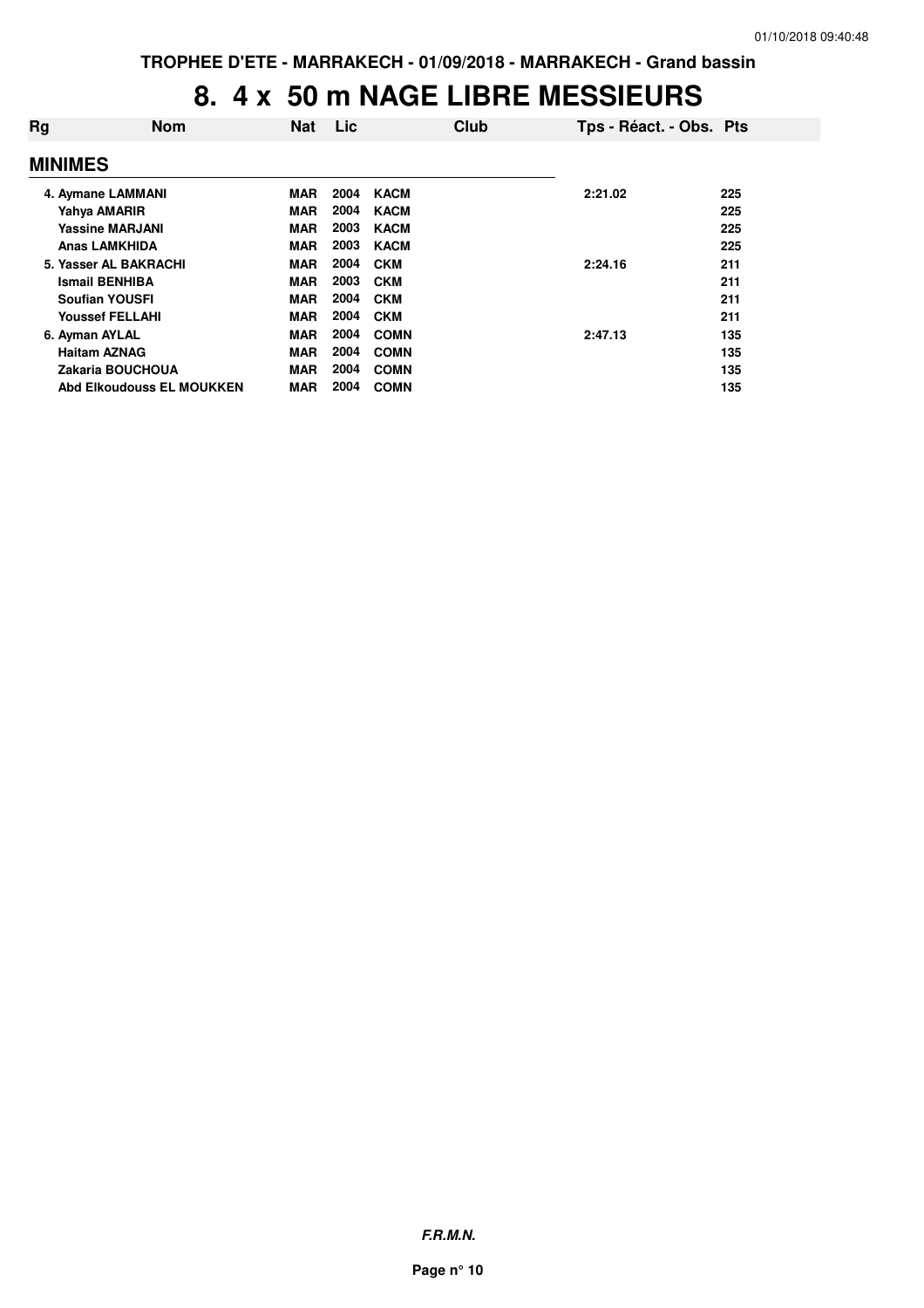#### **9. 50 m NAGE LIBRE MESSIEURS**

| Rg | <b>Nom</b>                                               | Nat                      | Lic          |                           | Club | Tps - Réact. - Obs. Pts |            |
|----|----------------------------------------------------------|--------------------------|--------------|---------------------------|------|-------------------------|------------|
|    | <b>SENIORS</b>                                           |                          |              |                           |      |                         |            |
|    | 1. Reda BAROUDI AMINE                                    | <b>MAR</b>               | 1987         | <b>JIHA</b>               |      | 26.00                   | 520        |
|    | 2. Achraf EL FARIDI                                      | <b>MAR</b>               | 1994         | <b>JIHA</b>               |      | 27.08                   | 460        |
|    | 3. Younes Taha NADIFIYINE                                | <b>MAR</b>               | 1995         | <b>KACM</b>               |      | 27.98                   | 417        |
|    | 4. Karim MOUCHARIQ                                       | <b>MAR</b>               | 1988         | <b>COMN</b>               |      | 28.04                   | 414        |
|    | 4. Jamal HOUZAM                                          | MAR                      | 1981         | <b>COMN</b>               |      | 28.04                   | 414        |
|    | 6. Mohamed EL ISMAILI ALAOUI                             | <b>MAR</b>               | 1986         | <b>JIHA</b>               |      | 28.38                   | 400        |
|    | 7. Mohamed LAMRANI SELMANE                               | <b>MAR</b>               | 1997         | JIHA                      |      | 28.52                   | 394        |
|    | 8. Yassine BENBARKA                                      | <b>MAR</b>               | 1996         | <b>CMND</b>               |      | 28.63                   | 389        |
|    | 9. Zakaria KAOUTAR                                       | <b>MAR</b>               | 1995         | <b>CMND</b>               |      | 28.70                   | 386        |
|    | 9. Youssef HAIDAR                                        | <b>MAR</b>               | 1997         | <b>CMND</b>               |      | 28.70                   | 386        |
|    | 11. Ayoub HAMZA                                          | <b>MAR</b>               | 1990         | <b>JIHA</b>               |      | 29.70                   | 349        |
|    | <b>12. Yassin HARMOUCH</b>                               | <b>MAR</b>               | 1998         | <b>OCBG</b>               |      | 29.74                   | 347        |
|    | <b>TLD. Ali HAFID</b>                                    | <b>MAR</b>               | 1998         | <b>JIHA</b>               |      | 30.55                   | 320        |
|    | <b>TLD. Abderrazak EL BADIRI</b>                         | <b>MAR</b>               | 1997         | <b>CKM</b>                |      | 31.36                   | 296        |
|    | <b>TLD. Ezzoubair EL GOURAIN</b>                         | <b>MAR</b>               | 1997         | <b>CMND</b>               |      | 31.57                   | 290        |
|    | <b>TLD. Hicham EL QASEMY</b>                             | <b>MAR</b>               | 1984         | <b>JIHA</b>               |      | 31.75                   | 285        |
|    | <b>TLD. Rachid ENJJAREN</b>                              | <b>MAR</b>               | 1993         | <b>CMND</b>               |      | 32.05                   | 277        |
|    | <b>TLD. Anouar AOUZIOU</b><br><b>TLD. Housni AZELMAD</b> | <b>MAR</b><br><b>MAR</b> | 1997<br>1992 | <b>CKM</b><br><b>JIHA</b> |      | 32.14<br>32.14          | 275<br>275 |
|    | <b>TLD. Hssine BORDO</b>                                 | <b>MAR</b>               | 1993         | <b>CKM</b>                |      | 32.67                   | 262        |
|    | <b>TLD. Khalid KHATIM</b>                                | <b>MAR</b>               | 1986         | <b>CMND</b>               |      | 33.31                   | 247        |
|    | <b>TLD. Yassir LAMMANI</b>                               | <b>MAR</b>               | 1996         | <b>KACM</b>               |      | 33.65                   | 240        |
|    | <b>TLD. Youssef FEKKAK</b>                               | <b>MAR</b>               | 1998         | <b>OCBG</b>               |      | 33.72                   | 238        |
|    | <b>TLD. Ismaïl TAKANI</b>                                | <b>MAR</b>               | 1983         | <b>COMN</b>               |      | 34.04                   | 231        |
|    | <b>TLD. Abderrahmane BOUILLY</b>                         | <b>MAR</b>               | 1998         | <b>OCBG</b>               |      | 39.31                   | 150        |
|    | <b>NC. Omar TLIJI</b>                                    | <b>MAR</b>               | 1996         | <b>OCBG</b>               |      | Frf n.d.                |            |
|    | <b>NC. Issam EL OUASBI</b>                               | <b>MAR</b>               | 1988         | <b>CMND</b>               |      | Frf n.d.                |            |
|    | <b>NC. Mohamed FEKKAK</b>                                | <b>MAR</b>               | 1995         | <b>OCBG</b>               |      | Frf n.d.                |            |
|    | <b>JUNIORS</b>                                           |                          |              |                           |      |                         |            |
|    | 1. Amine EL HAIL                                         | <b>MAR</b>               | 1999         | <b>JIHA</b>               |      | 29.48                   | 357        |
|    | 1. Omar KHALAL                                           | <b>MAR</b>               | 1999         | <b>KACM</b>               |      | 29.48                   | 357        |
|    | 3. Yahya AOKACH                                          | <b>MAR</b>               | 2000         | JIHA                      |      | 29.74                   | 347        |
|    | 4. Hicham EL AABID                                       | MAR                      | 1999         | <b>CKM</b>                |      | 30.13                   | 334        |
|    | 5. Abdelmoughit CHHABNI                                  | <b>MAR</b>               | 2000         | <b>CMM</b>                |      | 30.55                   | 320        |
|    | <b>6. Youssef ELMOUTAOUAKIL</b>                          | MAR                      | 1999         | <b>CMND</b>               |      | 30.77                   | 313        |
|    | 7. Mustapha KHATIM                                       | <b>MAR</b>               | 2000         | <b>CMND</b>               |      | 30.80                   | 313        |
|    | 8. Khalid BOU LAADAM                                     | <b>MAR</b>               | 1999         | <b>JIHA</b>               |      | 30.91                   | 309        |
|    | <b>TLD. Abdelkodouss AIT ABDALLAH</b>                    | <b>MAR</b>               | 2000         | <b>CKM</b>                |      | 31.72                   | 286        |
|    | <b>TLD. Amine TORCHI</b>                                 | <b>MAR</b>               | 2000         | <b>CMM</b>                |      | 32.17                   | 274        |
|    | <b>TLD. Anouar ZAHRAN</b>                                | <b>MAR</b>               | 1999         | <b>CKM</b>                |      | 32.73                   | 260        |
|    | <b>TLD. Mohamad CHAKIB</b>                               | <b>MAR</b>               | 2000         | <b>KACM</b>               |      | 32.80                   | 259        |
|    | <b>TLD. Hamza ZAGGOUR</b>                                | <b>MAR</b>               | 2000         | <b>OCBG</b>               |      | 33.18                   | 250        |
|    | <b>TLD. Anas LAKNANBI</b>                                | <b>MAR</b>               | 2000         | <b>JIHA</b>               |      | 34.56                   | 221        |
|    | <b>TLD. Ahmed EL AABID</b>                               | <b>MAR</b>               | 2000         | <b>CKM</b>                |      | 34.67                   | 219        |
|    | <b>TLD. Naoufal BACHIRI TAOUFIQ</b>                      | <b>MAR</b>               | 2000         | <b>KACM</b>               |      | 35.34                   | 207        |
|    | <b>TLD. Salaheddine ZAGGOUR</b>                          | <b>MAR</b>               | 2000         | <b>OCBG</b>               |      | 35.42                   | 205        |
|    | <b>TLD. Mostapha GRICME</b>                              | <b>MAR</b>               | 1999         | <b>JIHA</b>               |      | 36.11                   | 194        |
|    | <b>NC. Hicham EL GHOUFILI</b>                            | <b>MAR</b>               | 2000         | <b>KACM</b>               |      | Frf n.d.                |            |
|    | <b>NC. Yazid ABOUHAFSS</b>                               | <b>MAR</b>               | 1999<br>1999 | <b>OCBG</b>               |      | Frf n.d.                |            |
|    | <b>NC. Abderahmane BECHARY</b><br><b>CADETS</b>          | <b>MAR</b>               |              | <b>CKM</b>                |      | Frf n.d.                |            |
|    |                                                          |                          |              |                           |      |                         |            |
|    | <b>1. Saad ELMESKINI</b>                                 | MAR                      | 2002         | <b>JIHA</b>               |      | 29.00                   | 375        |
|    | 2. Saad ABDOUH<br>3. Ahmed DAHLANE                       | <b>MAR</b>               | 2002<br>2001 | <b>JIHA</b>               |      | 29.30                   | 363        |
|    |                                                          | MAR                      |              | <b>JIHA</b>               |      | 29.73                   | 348        |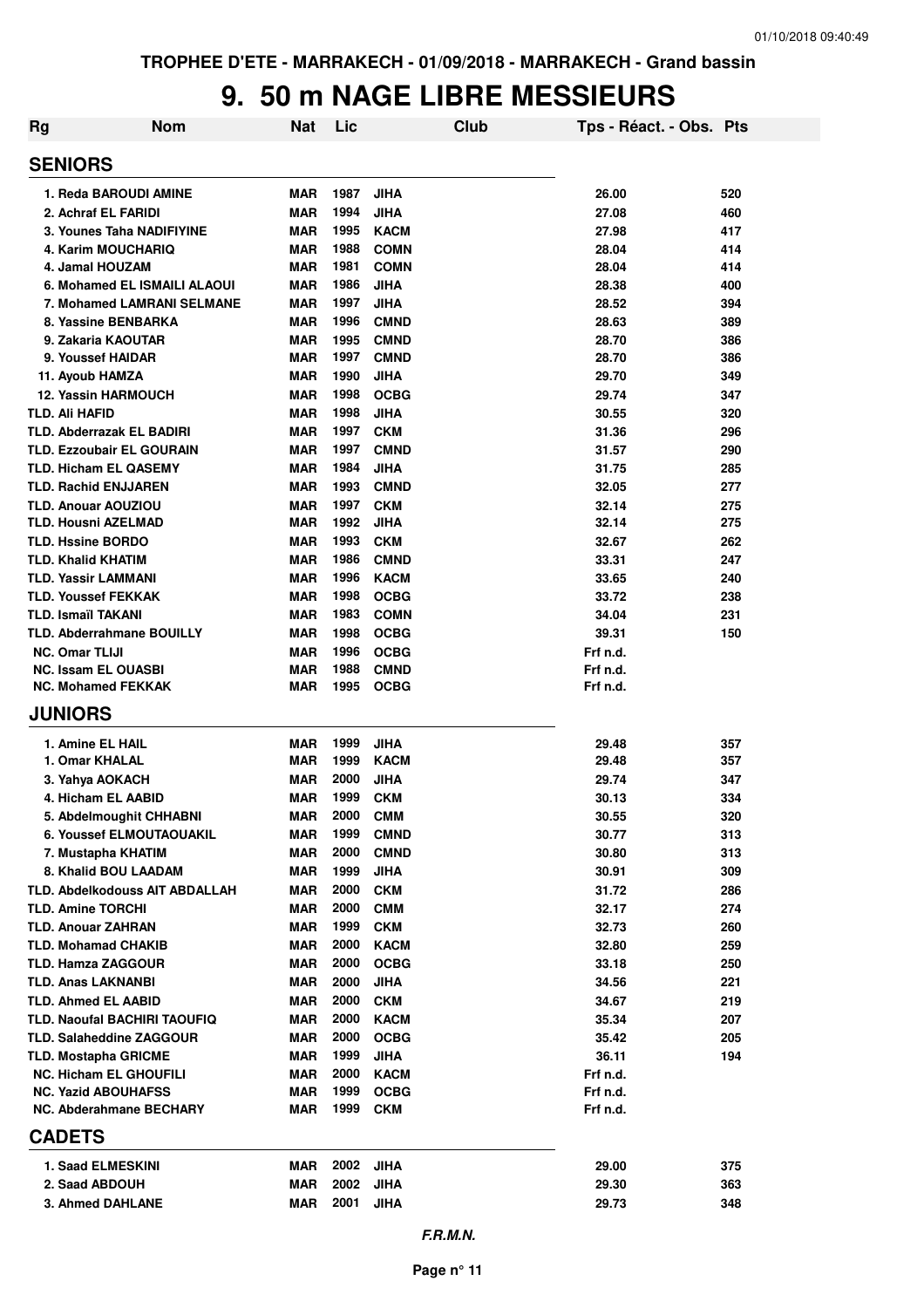#### **9. 50 m NAGE LIBRE MESSIEURS**

| Rg | <b>Nom</b>                    | Nat        | Lic  | Club        | Tps - Réact. - Obs. Pts |     |
|----|-------------------------------|------------|------|-------------|-------------------------|-----|
|    | <b>CADETS</b>                 |            |      |             |                         |     |
|    | 4. Abdelmajid ANKA SOUBAAI    | MAR        | 2001 | <b>KACM</b> | 30.36                   | 326 |
|    | 5. Abdessamad SABIH           | <b>MAR</b> | 2001 | <b>KACM</b> | 30.45                   | 323 |
|    | 6. Yassir MOUZZOUN            | <b>MAR</b> | 2001 | <b>CMND</b> | 30.73                   | 315 |
|    | 7. Adam FDAILI                | <b>MAR</b> | 2002 | <b>CMND</b> | 31.08                   | 304 |
|    | 8. Ayman LAKHOUAL             | <b>MAR</b> | 2002 | JIHA        | 31.38                   | 296 |
|    | 9. Othmane AIT SALAH          | <b>MAR</b> | 2002 | <b>JIHA</b> | 31.76                   | 285 |
|    | 10. Ilyas BKHIBKHI            | MAR        | 2002 | <b>CMND</b> | 31.97                   | 279 |
|    | 11. Abderahmane SOUHJOUD      | <b>MAR</b> | 2001 | <b>CKM</b>  | 32.06                   | 277 |
|    | 12. Mohamed Amine TOUZI       | <b>MAR</b> | 2002 | <b>CMND</b> | 32.07                   | 277 |
|    | <b>13. Youssef ESSAFA</b>     | <b>MAR</b> | 2001 | <b>CKM</b>  | 32.39                   | 269 |
|    | 14. Adam BOUADDI              | <b>MAR</b> | 2002 | <b>CMND</b> | 32.76                   | 260 |
|    | <b>TLD. Ayoub KHYAT</b>       | <b>MAR</b> | 2002 | <b>KACM</b> | 33.09                   | 252 |
|    | <b>TLD. Abdellatif ROUCHI</b> | <b>MAR</b> | 2002 | <b>CKM</b>  | 33.20                   | 249 |
|    | <b>TLD. Mohamed Adam SAIB</b> | <b>MAR</b> | 2002 | <b>JIHA</b> | 33.48                   | 243 |
|    | <b>TLD. Hamza BELAAZRI</b>    | <b>MAR</b> | 2001 | <b>KACM</b> | 33.61                   | 240 |
|    | <b>TLD. Youssef RHALLAB</b>   | <b>MAR</b> | 2002 | <b>CKM</b>  | 33.96                   | 233 |
|    | <b>TLD. Younes ELBEZOUARI</b> | <b>MAR</b> | 2001 | <b>CMM</b>  | 34.22                   | 228 |
|    | <b>TLD. Zakaria AFTIR</b>     | <b>MAR</b> | 2002 | <b>CMM</b>  | 38.59                   | 159 |
|    | <b>TLD. Anas OUADDANE</b>     | <b>MAR</b> | 2002 | <b>CMM</b>  | 39.02                   | 153 |
|    | <b>TLD. Mohamed JARDINI</b>   | <b>MAR</b> | 2001 | <b>CKM</b>  | 39.82                   | 144 |
|    | <b>TLD. Walid OUMOUSSA</b>    | <b>MAR</b> | 2002 | <b>CMM</b>  | 40.63                   | 136 |
|    | <b>TLD. Omar EL AMLAQUI</b>   | <b>MAR</b> | 2001 | <b>CKM</b>  | 41.74                   | 125 |
|    | <b>TLD. Ahmed BOUMEHDI</b>    | <b>MAR</b> | 2002 | <b>CKM</b>  | 43.36                   | 112 |
|    | <b>NC. Yassine ELAOUD</b>     | <b>MAR</b> | 2001 | <b>CMND</b> | Frf n.d.                |     |
|    | <b>NC. Soufiane LACHGUER</b>  | MAR        | 2002 | <b>CMND</b> | Frf n.d.                |     |
|    | <b>NC. Ayoub EL HAJRAOUI</b>  | MAR        | 2002 | <b>CKM</b>  | Frf n.d.                |     |
|    | <b>MINIMES</b>                |            |      |             |                         |     |
|    | 1. Adam LAMZOUGUI             | <b>MAR</b> | 2004 | <b>JIHA</b> | 30.48                   | 323 |
|    | 2. Akram AYOUCHI              | <b>MAR</b> | 2004 | <b>TSC</b>  | 30.79                   | 313 |
|    | <b>3. Samy ENOUASSIH</b>      | MAR        | 2003 | <b>JIHA</b> | 30.80                   | 313 |
|    | 4. Ahmed Moubarak LAHLYAL     | MAR        | 2003 | <b>DHJ</b>  | 30.98                   | 307 |
|    | 5. Riyad Abdelbasset ELBANNAY | MAR        | 2003 | <b>OCK</b>  | 31.12                   | 303 |
|    | 6. Alaa ABIR                  | MAR        | 2003 | <b>DHJ</b>  | 31.20                   | 301 |
|    | 7. Haitam AZNAG               | MAR        | 2004 | <b>COMN</b> | 31.27                   | 299 |
|    | 8. Mohamed Taha CHARKI        | <b>MAR</b> | 2003 | <b>OCK</b>  | 31.31                   | 298 |
|    | 9. Walid ERROUKHOU            | MAR        | 2003 | <b>CMND</b> | 31.76                   | 285 |
|    | 10. Ahmed Amine CHAYED        | MAR        | 2003 | <b>JIHA</b> | 31.88                   | 282 |
|    | 11. Ayoub RABOUN              | <b>MAR</b> | 2003 | <b>CMND</b> | 31.95                   | 280 |
|    | 12. Anas LAMKHIDA             | MAR        | 2003 | <b>KACM</b> | 32.13                   | 275 |
|    | 13. Abdelhadi SALAH           | MAR        | 2003 | <b>OCK</b>  | 32.29                   | 271 |
|    | 14. Amine ZOUBIR              | <b>MAR</b> | 2004 | <b>OCK</b>  | 32.59                   | 264 |
|    | <b>15. Khalil BAKADOUR</b>    | <b>MAR</b> | 2003 | <b>DHJ</b>  | 33.16                   | 250 |
|    | <b>15. Youssef ELHAMIL</b>    | <b>MAR</b> | 2003 | <b>JIHA</b> | 33.16                   | 250 |
|    | 17. Yassine MARJANI           | <b>MAR</b> | 2003 | <b>KACM</b> | 33.28                   | 248 |
|    | 18. Abdelkoddous BOUBKERI     | <b>MAR</b> | 2004 | <b>TSC</b>  | 33.29                   | 247 |
|    | 19. Hamza ES-SOUFI            | MAR        | 2004 | <b>OCK</b>  | 33.86                   | 235 |
|    | 19. Abdellatif HIMMECH        | <b>MAR</b> | 2004 | <b>TSC</b>  | 33.86                   | 235 |
|    | 21. Ismail LAHSINIA           | <b>MAR</b> | 2004 | <b>OCK</b>  | 34.55                   | 221 |
|    | 22. Ismail BENHIBA            | MAR        | 2003 | <b>CKM</b>  | 34.70                   | 218 |
|    | 23. Soufian YOUSFI            | MAR        | 2004 | <b>CKM</b>  | 34.73                   | 218 |
|    | 24. Amine EL BOUZAIDI         | <b>MAR</b> | 2004 | <b>TSC</b>  | 35.16                   | 210 |
|    | 25. Youssef FELLAHI           | <b>MAR</b> | 2004 | <b>CKM</b>  | 35.80                   | 199 |
|    | 26. Mohamed BOUCHIKHA         | <b>MAR</b> | 2003 | <b>CMND</b> | 35.88                   | 198 |
|    | <b>TLD. Yassine ZOUBIR</b>    | <b>MAR</b> | 2004 | <b>OCK</b>  | 36.13                   | 193 |
|    | <b>TLD. Ismail KASSI</b>      | <b>MAR</b> | 2004 | <b>TSC</b>  | 36.28                   | 191 |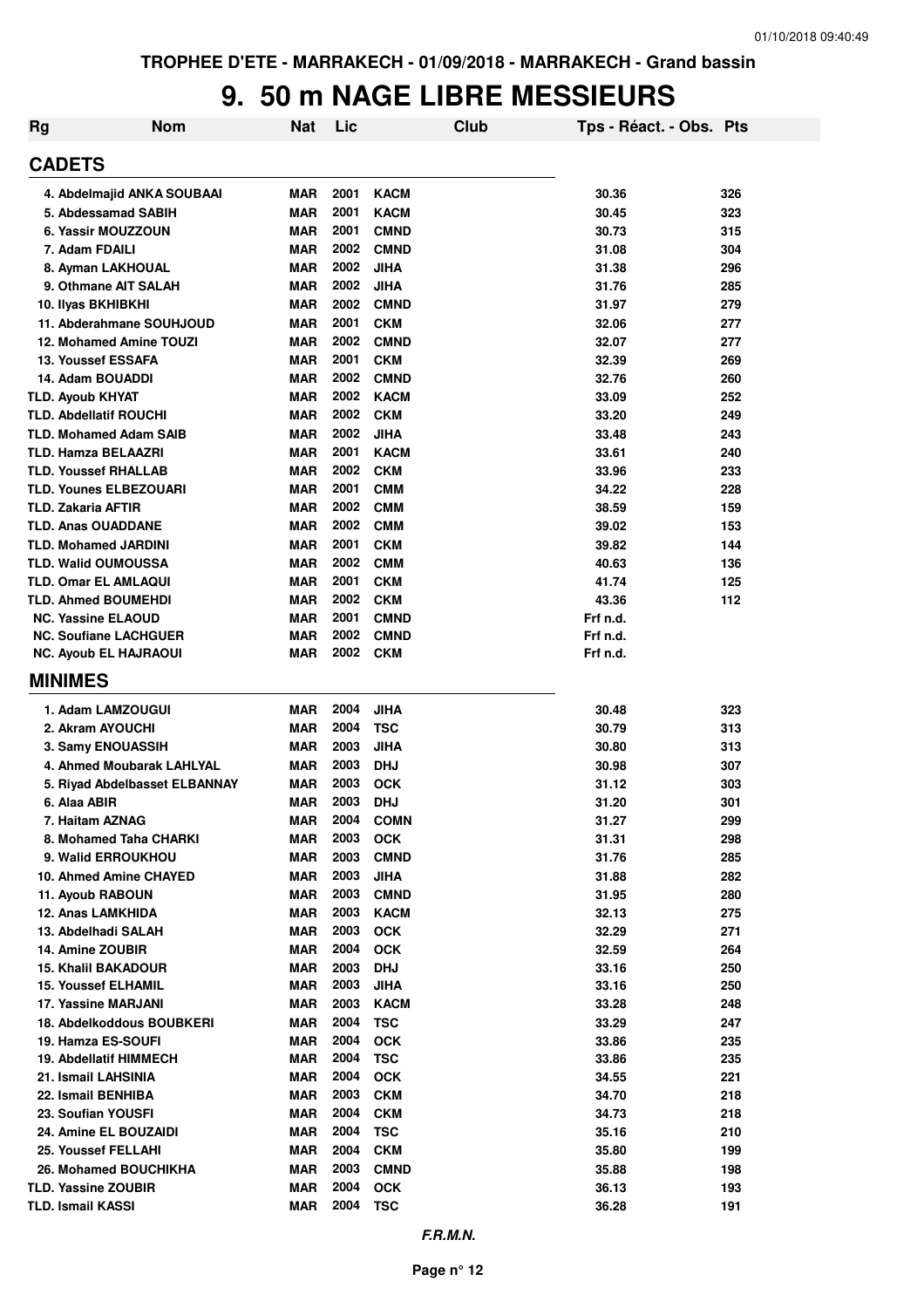#### **9. 50 m NAGE LIBRE MESSIEURS**

| Rg | <b>Nom</b>                        | <b>Nat</b> | Lic  | Club        | Tps - Réact. - Obs. Pts |     |
|----|-----------------------------------|------------|------|-------------|-------------------------|-----|
|    | <b>MINIMES</b>                    |            |      |             |                         |     |
|    | <b>TLD. Yahya AMARIR</b>          | <b>MAR</b> | 2004 | <b>KACM</b> | 36.40                   | 189 |
|    | <b>TLD. Zakaria BOUCHOUA</b>      | <b>MAR</b> | 2004 | <b>COMN</b> | 37.56                   | 172 |
|    | <b>TLD. Abdessamade ELABID</b>    | <b>MAR</b> | 2004 | <b>OCBG</b> | 37.71                   | 170 |
|    | <b>TLD. Yasser AL BAKRACHI</b>    | <b>MAR</b> | 2004 | <b>CKM</b>  | 37.99                   | 166 |
|    | <b>TLD. Bader CHAHID</b>          | <b>MAR</b> | 2004 | <b>JIHA</b> | 38.07                   | 165 |
|    | <b>TLD. Adam BAKRI</b>            | <b>MAR</b> | 2004 | <b>JIHA</b> | 38.25                   | 163 |
|    | <b>TLD. Aymane LAMMANI</b>        | <b>MAR</b> | 2004 | <b>KACM</b> | 40.20                   | 140 |
|    | <b>TLD. Ayman AYLAL</b>           | <b>MAR</b> | 2004 | <b>COMN</b> | 40.78                   | 134 |
|    | <b>TLD. Abderrahmane MIZIRGAT</b> | <b>MAR</b> | 2004 | <b>COMN</b> | 40.78                   | 134 |
|    | <b>TLD. Mouad BOUSLAMTI</b>       | <b>MAR</b> | 2003 | <b>TSC</b>  | 41.34                   | 129 |
|    | <b>TLD. Mohamed BOUHSINA</b>      | <b>MAR</b> | 2004 | <b>CMM</b>  | 42.65                   | 117 |
|    | <b>TLD. Youssef AIT OUAHMAN</b>   | <b>MAR</b> | 2004 | <b>CMM</b>  | 46.85                   | 88  |
|    | TLD. Yahya AOUZIOU                | <b>MAR</b> | 2003 | <b>CKM</b>  | 49.31                   | 76  |
|    | <b>TLD. Anas CHEQBOUB</b>         | <b>MAR</b> | 2004 | <b>KACM</b> | 1:01.54                 | 39  |
|    | <b>NC. Yassine AADAD</b>          | <b>MAR</b> | 2003 | <b>CMND</b> | Frf n.d.                |     |
|    | <b>NC. Mohamed GOUMGHAR</b>       | <b>MAR</b> | 2003 | <b>CMND</b> | Frf n.d.                |     |
|    | <b>NC. Mehdi LAHLOUMI</b>         | <b>MAR</b> | 2004 | <b>CMND</b> | Frf n.d.                |     |
|    | <b>NC. Marouane EL AICHI</b>      | <b>MAR</b> | 2003 | <b>KACM</b> | Frf n.d.                |     |
|    | <b>NC. Zakaria RAQABI</b>         | <b>MAR</b> | 2003 | <b>OCK</b>  | Frf n.d.                |     |
|    | <b>NC. Sifeddine ELAABID</b>      | <b>MAR</b> | 2003 | <b>CKM</b>  | Frf n.d.                |     |
|    | <b>NC. Abdelhaq SEMLALI</b>       | <b>MAR</b> | 2004 | <b>CKM</b>  | Frf n.d.                |     |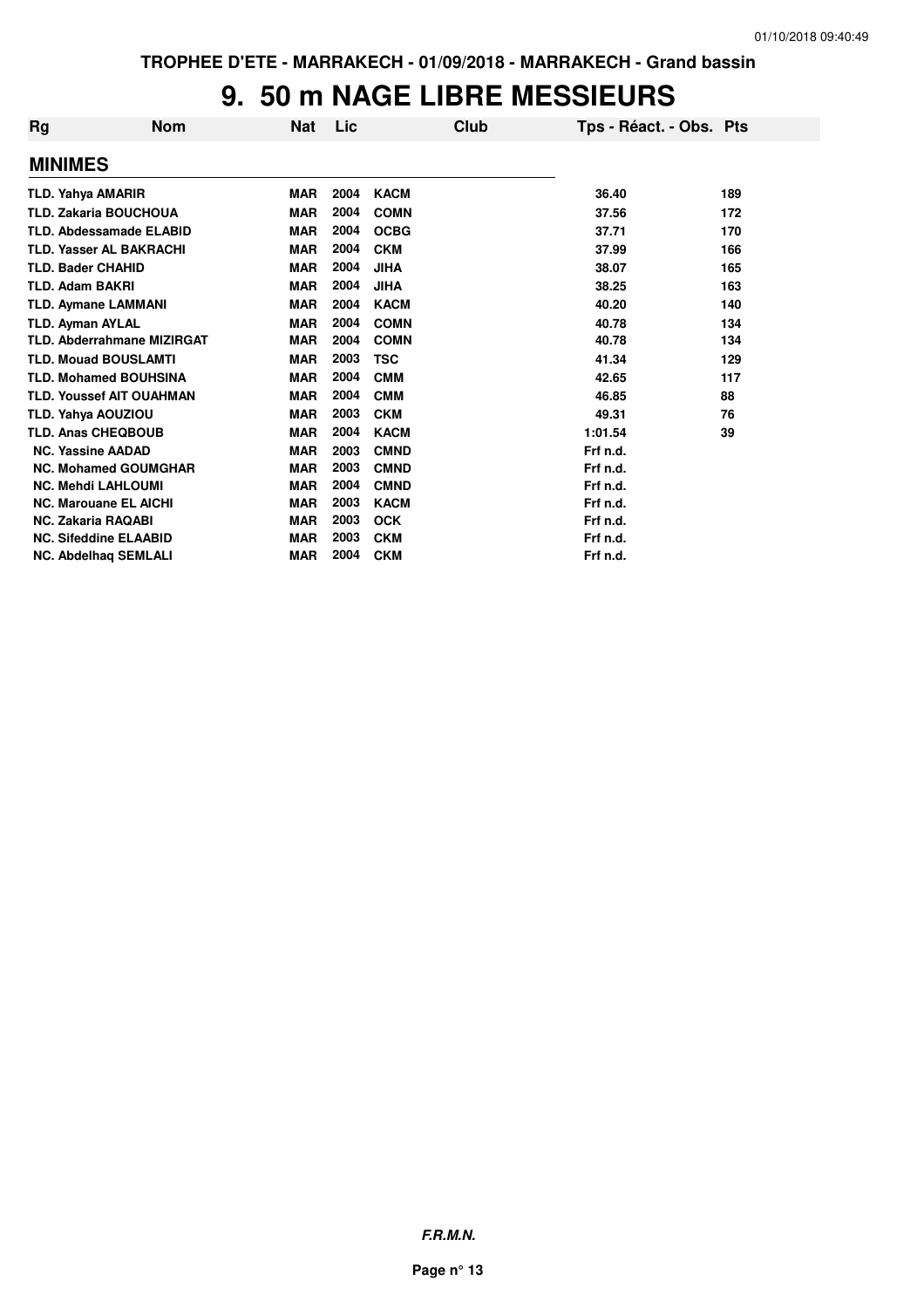## **10. 50 m NAGE LIBRE DAMES**

| <b>Rg</b> | <b>Nom</b>                     | Nat        | Lic  | Club        | Tps - Réact. - Obs. Pts |     |
|-----------|--------------------------------|------------|------|-------------|-------------------------|-----|
|           | <b>SENIORS</b>                 |            |      |             |                         |     |
|           | <b>TLD. Ibtissam OUELDRAMI</b> | MAR        | 1998 | <b>CKM</b>  | 38.72                   | 230 |
|           | <b>TLD. Oumaima DIANI</b>      | MAR        | 1998 | <b>JIHA</b> | 39.79                   | 212 |
|           | <b>TLD. Kaoutar EL MZAHAR</b>  | MAR        | 1997 | <b>CMM</b>  | 41.53                   | 186 |
|           | <b>TLD. Hafsa CHAROF</b>       | <b>MAR</b> | 1998 | <b>CMM</b>  | 50.13                   | 106 |
|           | <b>TLD. Amina EL AKKAD</b>     | <b>MAR</b> | 1995 | <b>JIHA</b> | 1:02.91                 | 53  |
|           | NC. Meryem BERRADA             | <b>MAR</b> | 1993 | <b>JIHA</b> | Frf n.d.                |     |
|           | <b>JUNIORS</b>                 |            |      |             |                         |     |
|           | <b>TLD. Hind KAZAMA</b>        | <b>MAR</b> | 1999 | <b>JIHA</b> | 39.16                   | 222 |
|           | <b>NC. Zineb DRIOUACHE</b>     | <b>MAR</b> | 2000 | <b>CMND</b> | Frf n.d.                |     |
|           | <b>NC. Aya MANSOURI</b>        | <b>MAR</b> | 2000 | <b>JIHA</b> | Frf n.d.                |     |
|           | <b>CADETS</b>                  |            |      |             |                         |     |
|           | 1. Samia M'SAFER               | <b>MAR</b> | 2001 | <b>CMND</b> | 33.65                   | 350 |
|           | 2. Salma BOUHMALA              | <b>MAR</b> | 2002 | <b>JIHA</b> | 33.80                   | 346 |
|           | 3. Rim LAABIED                 | <b>MAR</b> | 2001 | <b>CMND</b> | 34.49                   | 325 |
|           | <b>TLD. Amina DRIOUACHE</b>    | <b>MAR</b> | 2002 | <b>CMND</b> | 37.01                   | 263 |
|           | <b>TLD. Asmaa EDDOUNE</b>      | <b>MAR</b> | 2001 | <b>JIHA</b> | 38.25                   | 238 |
|           | <b>TLD. Salma MOUNA</b>        | <b>MAR</b> | 2002 | <b>CMND</b> | 43.05                   | 167 |
|           | <b>NC. Ghita AIT EL HAJ</b>    | <b>MAR</b> | 2002 | <b>JIHA</b> | Frf n.d.                |     |
|           | <b>NC. Bahia HOUD</b>          | <b>MAR</b> | 2001 | <b>KACM</b> | Frf n.d.                |     |
|           | <b>MINIMES</b>                 |            |      |             |                         |     |
|           | 1. Sarah ZOUBIR                | <b>MAR</b> | 2004 | <b>OCK</b>  | 32.08                   | 404 |
|           | 2. Hiba AOUFOUCHI              | <b>MAR</b> | 2004 | <b>OCK</b>  | 32.19                   | 400 |
|           | 3. Douaa ES SAMAKI             | <b>MAR</b> | 2004 | <b>OCK</b>  | 33.71                   | 348 |
|           | 4. Widad MORCHID               | <b>MAR</b> | 2004 | <b>OCK</b>  | 33.97                   | 341 |
|           | 5. Imane SIHAMI                | <b>MAR</b> | 2004 | <b>OCK</b>  | 35.30                   | 303 |
|           | 6. Mayare YAHIA                | <b>MAR</b> | 2003 | <b>DHJ</b>  | 35.61                   | 296 |
|           | 7. Malak RAKIK                 | <b>MAR</b> | 2004 | <b>JIHA</b> | 37.01                   | 263 |
|           | 8. Salma EDDOUNE               | <b>MAR</b> | 2004 | <b>JIHA</b> | 37.31                   | 257 |
|           | <b>TLD. Aya BARKHOUNE</b>      | <b>MAR</b> | 2003 | <b>OCK</b>  | 38.25                   | 238 |
|           | <b>TLD. Oumniyya TOURBI</b>    | <b>MAR</b> | 2003 | <b>CMND</b> | 38.72                   | 230 |
|           | <b>TLD. Hiba MAHROUJ</b>       | MAR        | 2004 | <b>CKM</b>  | 38.72                   | 230 |
|           | <b>TLD. Hala MALLOULI</b>      | <b>MAR</b> | 2003 | <b>OCK</b>  | 38.98                   | 225 |
|           | <b>TLD. Doha ANKA SOUBAAI</b>  | <b>MAR</b> | 2004 | <b>KACM</b> | 39.33                   | 219 |
|           | <b>TLD. Noura RAISSE</b>       | <b>MAR</b> | 2004 | <b>CSE</b>  | 39.70                   | 213 |
|           | <b>TLD. Ghita DARIF</b>        | <b>MAR</b> | 2003 | <b>CMND</b> | 42.05                   | 179 |
|           | <b>TLD. Asma ADRIOUICH</b>     | <b>MAR</b> | 2004 | <b>CKM</b>  | 42.40                   | 175 |
|           | TLD. Ghita IOUI                | <b>MAR</b> | 2004 | <b>COMN</b> | 50.49                   | 103 |
|           | <b>TLD. Zineb DARDARI</b>      | <b>MAR</b> | 2004 | <b>CKM</b>  | 50.77                   | 102 |
|           | TLD. Aya EL MANSIBI            | <b>MAR</b> | 2003 | <b>CKM</b>  | 56.68                   | 73  |
|           | NC. Salma EL MACHFOU           | <b>MAR</b> | 2003 | <b>JIHA</b> | Frf n.d.                |     |
|           | <b>NC. Hala JARDINI</b>        | <b>MAR</b> | 2003 | <b>CKM</b>  | Dsq FD                  | 0   |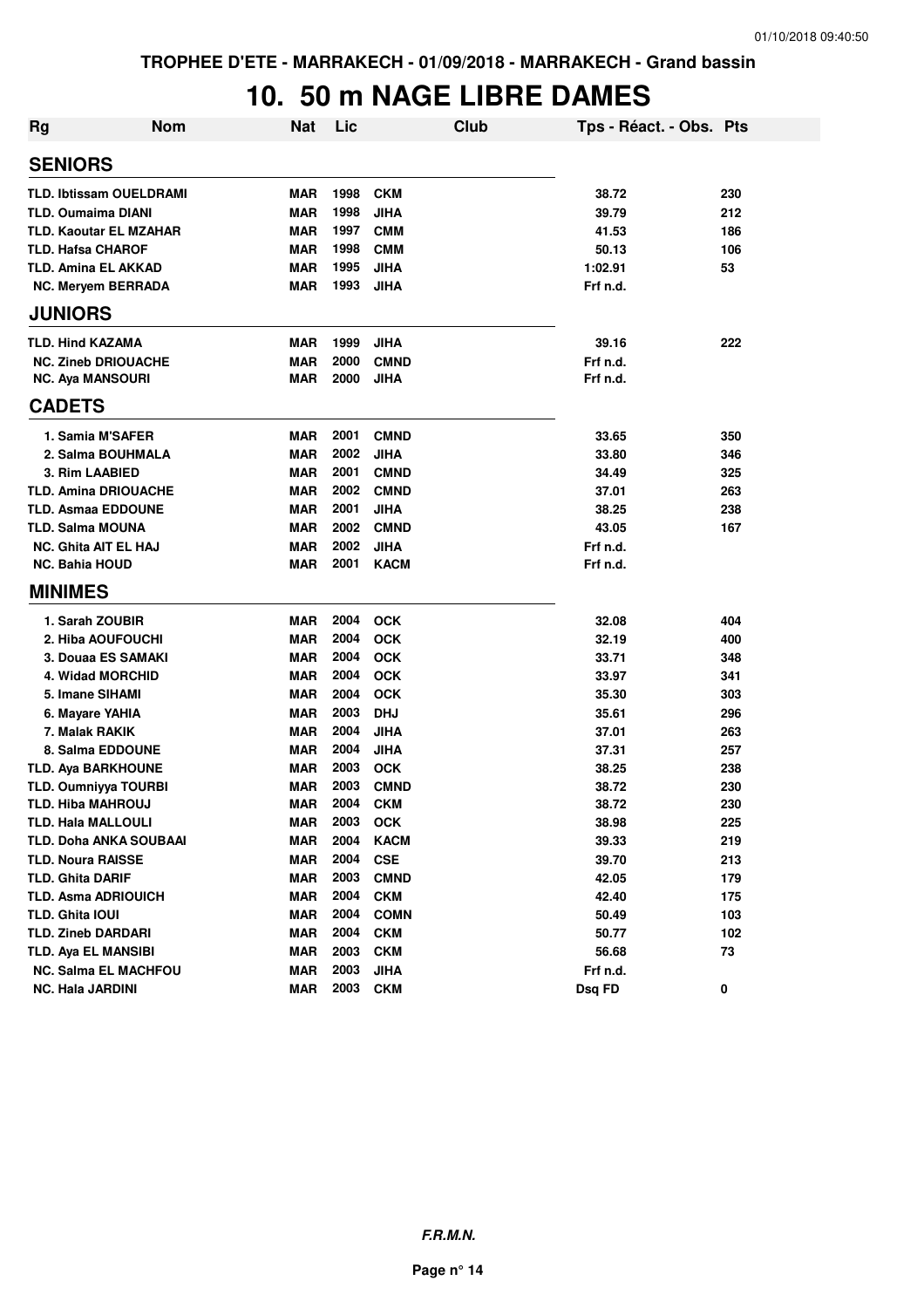## **11. 50 m DOS MESSIEURS**

| <b>Rg</b>     | <b>Nom</b>                       | Nat        | Lic  | <b>Club</b> | Tps - Réact. - Obs. Pts |     |
|---------------|----------------------------------|------------|------|-------------|-------------------------|-----|
|               | <b>SENIORS</b>                   |            |      |             |                         |     |
|               | 1. Reda BAROUDI AMINE            | <b>MAR</b> | 1987 | <b>JIHA</b> | 32.77                   | 394 |
|               | 2. Younes Taha NADIFIYINE        | <b>MAR</b> | 1995 | <b>KACM</b> | 35.55                   | 309 |
|               | <b>TLD. Achraf EL FARIDI</b>     | <b>MAR</b> | 1994 | <b>JIHA</b> | 39.75                   | 221 |
|               | <b>TLD. Zakaria KAOUTAR</b>      | <b>MAR</b> | 1995 | <b>CMND</b> | 42.29                   | 183 |
|               | <b>TLD. Hssine BORDO</b>         | <b>MAR</b> | 1993 | <b>CKM</b>  | 42.41                   | 182 |
|               | <b>TLD. Rachid ENJJAREN</b>      | <b>MAR</b> | 1993 | <b>CMND</b> | 43.20                   | 172 |
|               | <b>TLD. Anouar AOUZIOU</b>       | <b>MAR</b> | 1997 | <b>CKM</b>  | 54.77                   | 84  |
|               | <b>NC. Yassine OUAHNINE</b>      | <b>MAR</b> | 1983 | <b>COMN</b> | Frf n.d.                |     |
|               | <b>JUNIORS</b>                   |            |      |             |                         |     |
|               | 1. Omar KHALAL                   | <b>MAR</b> | 1999 | <b>KACM</b> | 35.02                   | 323 |
|               | <b>TLD. Yahya AOKACH</b>         | <b>MAR</b> | 2000 | <b>JIHA</b> | 39.14                   | 231 |
|               | <b>TLD. Abdelmoughit CHHABNI</b> | <b>MAR</b> | 2000 | <b>CMM</b>  | 39.75                   | 221 |
|               | <b>TLD. Anouar ZAHRAN</b>        | <b>MAR</b> | 1999 | <b>CKM</b>  | 47.88                   | 126 |
| <b>CADETS</b> |                                  |            |      |             |                         |     |
|               | 1. Saad ELMESKINI                | <b>MAR</b> | 2002 | <b>JIHA</b> | 37.66                   | 260 |
|               | 2. Othmane AIT SALAH             | <b>MAR</b> | 2002 | <b>JIHA</b> | 37.89                   | 255 |
|               | 3. Ayoub KHYAT                   | <b>MAR</b> | 2002 | <b>KACM</b> | 38.45                   | 244 |
|               | 4. Youssef ESSAFA                | <b>MAR</b> | 2001 | <b>CKM</b>  | 39.82                   | 220 |
|               | <b>TLD. Ahmed DAHLANE</b>        | <b>MAR</b> | 2001 | <b>JIHA</b> | 41.14                   | 199 |
|               | <b>TLD. Ilyas BKHIBKHI</b>       | <b>MAR</b> | 2002 | <b>CMND</b> | 41.48                   | 194 |
|               | <b>TLD. Mohamed Amine TOUZI</b>  | <b>MAR</b> | 2002 | <b>CMND</b> | 41.74                   | 191 |
|               | <b>TLD. Abdessamad SABIH</b>     | <b>MAR</b> | 2001 | <b>KACM</b> | 43.59                   | 167 |
|               | <b>MINIMES</b>                   |            |      |             |                         |     |
|               | 1. Akram AYOUCHI                 | <b>MAR</b> | 2004 | <b>TSC</b>  | 36.56                   | 284 |
|               | 2. Anass SAFOINE                 | <b>MAR</b> | 2004 | <b>OCK</b>  | 38.43                   | 244 |
|               | 3. Khalil BAKADOUR               | <b>MAR</b> | 2003 | <b>DHJ</b>  | 38.77                   | 238 |
|               | 4. Adam LAMZOUGUI                | <b>MAR</b> | 2004 | <b>JIHA</b> | 38.91                   | 235 |
|               | 5. Yassine ZOUBIR                | <b>MAR</b> | 2004 | <b>OCK</b>  | 39.30                   | 228 |
|               | 6. Ahmed Moubarak LAHLYAL        | <b>MAR</b> | 2003 | <b>DHJ</b>  | 39.81                   | 220 |
|               | 7. Amine ZOUBIR                  | <b>MAR</b> | 2004 | <b>OCK</b>  | 40.45                   | 209 |
|               | <b>TLD. Yahya AMARIR</b>         | <b>MAR</b> | 2004 | <b>KACM</b> | 45.85                   | 144 |
|               | <b>TLD. Aymane LAMMANI</b>       | <b>MAR</b> | 2004 | <b>KACM</b> | 50.99                   | 104 |
|               | <b>TLD. Zakaria BOUCHOUA</b>     | <b>MAR</b> | 2004 | <b>COMN</b> | 51.19                   | 103 |
|               | <b>TLD. Yasser AL BAKRACHI</b>   | <b>MAR</b> | 2004 | <b>CKM</b>  | 53.48                   | 90  |
|               | <b>TLD. Anas CHEQBOUB</b>        | <b>MAR</b> | 2004 | <b>KACM</b> | 1:13.48                 | 35  |
|               | <b>NC. Mehdi LAHLOUMI</b>        | <b>MAR</b> | 2004 | <b>CMND</b> | Frf n.d.                |     |
|               | <b>NC. Ayoub RABOUN</b>          | <b>MAR</b> | 2003 | <b>CMND</b> | Frf n.d.                |     |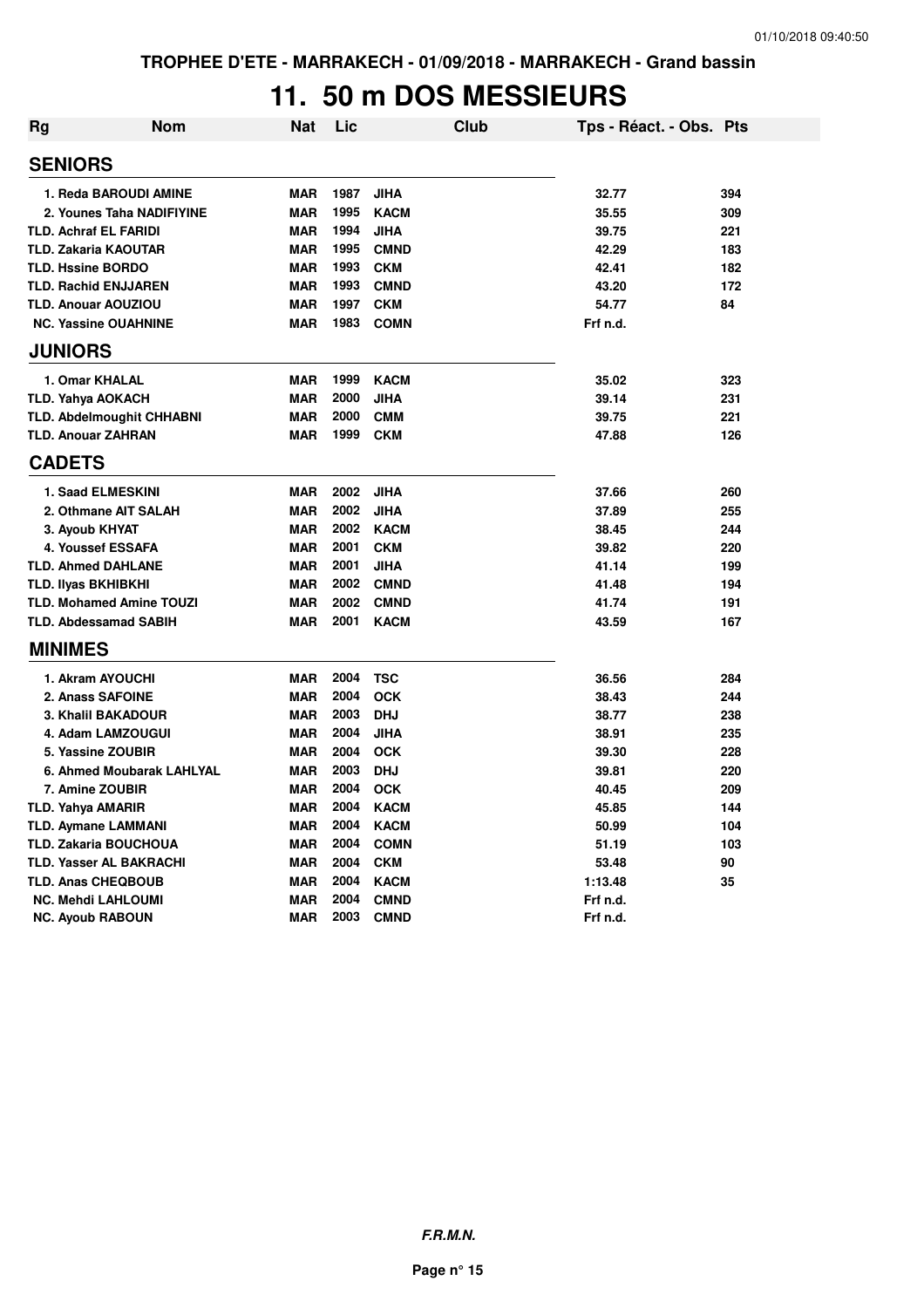**TROPHEE D'ETE - MARRAKECH - 01/09/2018 - MARRAKECH - Grand bassin**

# **12. 50 m DOS DAMES**

| <b>Rg</b>                      | <b>Nom</b> | <b>Nat</b> | Lic  | Club        | Tps - Réact. - Obs. Pts |     |
|--------------------------------|------------|------------|------|-------------|-------------------------|-----|
| <b>SENIORS</b>                 |            |            |      |             |                         |     |
| <b>TLD. Ibtissam OUELDRAMI</b> |            | <b>MAR</b> | 1998 | <b>CKM</b>  | 48.30                   | 175 |
| <b>JUNIORS</b>                 |            |            |      |             |                         |     |
| <b>NC. Zineb DRIOUACHE</b>     |            | <b>MAR</b> | 2000 | <b>CMND</b> | Frf n.d.                |     |
| <b>CADETS</b>                  |            |            |      |             |                         |     |
| 1. Salma BOUHMALA              |            | <b>MAR</b> | 2002 | <b>JIHA</b> | 42.55                   | 257 |
| <b>TLD. Rim LAABIED</b>        |            | <b>MAR</b> | 2001 | <b>CMND</b> | 46.58                   | 196 |
| <b>TLD. Amina DRIOUACHE</b>    |            | <b>MAR</b> | 2002 | <b>CMND</b> | 53.33                   | 130 |
| <b>NC. Hibat Allah DOUADA</b>  |            | <b>MAR</b> | 2002 | <b>KACM</b> | Frf n.d.                |     |
| <b>MINIMES</b>                 |            |            |      |             |                         |     |
| 1. Hiba AOUFOUCHI              |            | <b>MAR</b> | 2004 | <b>OCK</b>  | 38.48                   | 347 |
| 2. Sarah ZOUBIR                |            | <b>MAR</b> | 2004 | <b>OCK</b>  | 38.53                   | 346 |
| 3. Widad MORCHID               |            | <b>MAR</b> | 2004 | <b>OCK</b>  | 40.38                   | 301 |
| 4. Imane SIHAMI                |            | <b>MAR</b> | 2004 | <b>OCK</b>  | 40.61                   | 295 |
| 5. Sarah ED DRIEF              |            | <b>MAR</b> | 2004 | <b>KACM</b> | 42.19                   | 263 |
| <b>TLD. Doha ANKA SOUBAAI</b>  |            | <b>MAR</b> | 2004 | <b>KACM</b> | 51.98                   | 141 |
| <b>TLD. Noura RAISSE</b>       |            | <b>MAR</b> | 2004 | <b>CSE</b>  | 56.12                   | 112 |
| <b>TLD. Hala JARDINI</b>       |            | <b>MAR</b> | 2003 | <b>CKM</b>  | 1:02.53                 | 81  |
| <b>TLD. Ghita DARIF</b>        |            | <b>MAR</b> | 2003 | <b>CMND</b> | 1:03.66                 | 76  |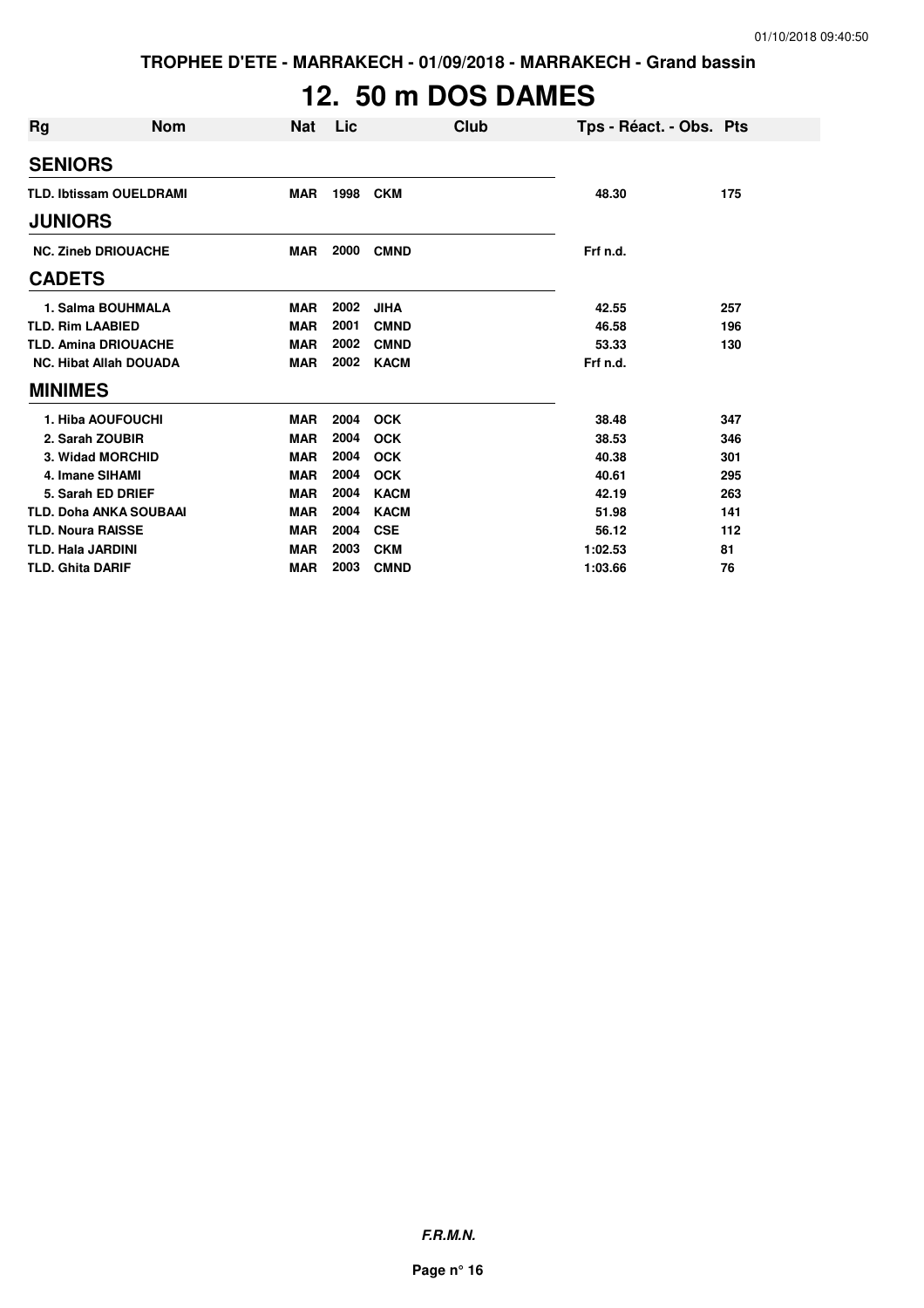## **13. 100 m BRASSE MESSIEURS**

| <b>Rg</b> | Nom                                   | <b>Nat</b>               | Lic  |                           | Club | Tps - Réact. - Obs. Pts |            |
|-----------|---------------------------------------|--------------------------|------|---------------------------|------|-------------------------|------------|
|           | <b>SENIORS</b>                        |                          |      |                           |      |                         |            |
|           | 1. Karim MOUCHARIQ                    | <b>MAR</b>               | 1988 | <b>COMN</b>               |      | 1:19.16                 | 402        |
|           | <b>TLD. Youssef HAIDAR</b>            | <b>MAR</b>               | 1997 | <b>CMND</b>               |      | 1:22.76                 | 352        |
|           | <b>TLD. Arafa BOUCHTAOUI</b>          | <b>MAR</b>               | 1990 | <b>JIHA</b>               |      | 1:34.19                 | 239        |
|           | <b>NC. Ramzi TEBJI</b>                | <b>MAR</b>               | 1995 | <b>JIHA</b>               |      | Frf n.d.                |            |
|           | <b>JUNIORS</b>                        |                          |      |                           |      |                         |            |
|           | <b>TLD. Mustapha KHATIM</b>           | <b>MAR</b>               | 2000 | <b>CMND</b>               |      | 1:38.96                 | 206        |
|           | <b>TLD. Ahmed EL AABID</b>            | <b>MAR</b>               | 2000 | <b>CKM</b>                |      | 1:48.74                 | 155        |
|           | <b>CADETS</b>                         |                          |      |                           |      |                         |            |
|           | 1. Omar EL HAMDANI                    |                          | 2001 |                           |      |                         |            |
|           | <b>TLD. Abderahmane SOUHJOUD</b>      | <b>MAR</b><br><b>MAR</b> | 2001 | <b>JIHA</b><br><b>CKM</b> |      | 1:25.77                 | 316<br>228 |
|           | <b>TLD. Mohamed JARDINI</b>           | <b>MAR</b>               | 2001 | <b>CKM</b>                |      | 1:35.58<br>1:36.11      | 225        |
|           | <b>TLD. Youssef RHALLAB</b>           | <b>MAR</b>               | 2002 | <b>CKM</b>                |      | 1:40.89                 | 194        |
|           | <b>TLD. Mohamed Adam SAIB</b>         | <b>MAR</b>               | 2002 | <b>JIHA</b>               |      | 1:42.63                 | 184        |
|           | <b>TLD. Omar EL AMLAQUI</b>           | <b>MAR</b>               | 2001 | <b>CKM</b>                |      | 1:44.23                 | 176        |
|           | <b>TLD. Abdellatif ROUCHI</b>         | <b>MAR</b>               | 2002 | <b>CKM</b>                |      | 1:47.90                 | 159        |
|           | <b>MINIMES</b>                        |                          |      |                           |      |                         |            |
|           |                                       |                          |      |                           |      |                         |            |
|           | 1. Ahmed Amine OUNACEUR               | <b>MAR</b>               | 2004 | <b>CMND</b>               |      | 1:23.11                 | 348        |
|           | 2. Riyad Abdelbasset ELBANNAY         | <b>MAR</b>               | 2003 | <b>OCK</b>                |      | 1:23.94                 | 337        |
|           | 3. Abdelhadi SALAH                    | <b>MAR</b>               | 2003 | <b>OCK</b>                |      | 1:26.60                 | 307        |
|           | 4. Anas LAMKHIDA                      | <b>MAR</b>               | 2003 | <b>KACM</b>               |      | 1:30.71                 | 267        |
|           | 5. Adam LAMZOUGUI                     | <b>MAR</b>               | 2004 | <b>JIHA</b>               |      | 1:33.45                 | 244        |
|           | <b>TLD. Ismail LAHSINIA</b>           | <b>MAR</b>               | 2004 | <b>OCK</b>                |      | 1:37.71                 | 214        |
|           | <b>TLD. Mouad BOUSLAMTI</b>           | <b>MAR</b>               | 2003 | <b>TSC</b>                |      | 1:42.59                 | 185        |
|           | <b>TLD. Mohamed Taha CHARKI</b>       | <b>MAR</b>               | 2003 | <b>OCK</b>                |      | 1:44.64                 | 174        |
|           | <b>TLD. Abd Elkoudouss EL MOUKKEN</b> | <b>MAR</b>               | 2004 | <b>COMN</b>               |      | 1:49.55                 | 151        |
|           | <b>TLD. Abdelkoddous BOUBKERI</b>     | <b>MAR</b>               | 2004 | <b>TSC</b>                |      | 1:51.48                 | 144        |
|           | <b>TLD. Mohamed OUAADANE</b>          | <b>MAR</b>               | 2004 | <b>COMN</b>               |      | 1:57.00                 | 124        |
|           | <b>TLD. Youssef FELLAHI</b>           | <b>MAR</b>               | 2004 | <b>CKM</b>                |      | 2:01.59                 | 111        |
|           | <b>NC. Youssef ELHAMIL</b>            | <b>MAR</b>               | 2003 | <b>JIHA</b>               |      | Frf n.d.                |            |
|           | <b>NC. Zakaria RAQABI</b>             | <b>MAR</b>               | 2003 | <b>OCK</b>                |      | Frf n.d.                |            |
|           | <b>NC. Yassir SALHAOUI</b>            | <b>MAR</b>               | 2004 | <b>COMN</b>               |      | Frf n.d.                |            |
|           | <b>NC. Haitam AZNAG</b>               | <b>MAR</b>               | 2004 | <b>COMN</b>               |      | Frf n.d.                |            |
|           | <b>NC. Oussama EL MOUKKEN</b>         | <b>MAR</b>               | 2003 | <b>COMN</b>               |      | Dsq VI                  | 0          |
|           | <b>NC. Hamza ES-SOUFI</b>             | <b>MAR</b>               | 2004 | <b>OCK</b>                |      | Dsq NI                  | 0          |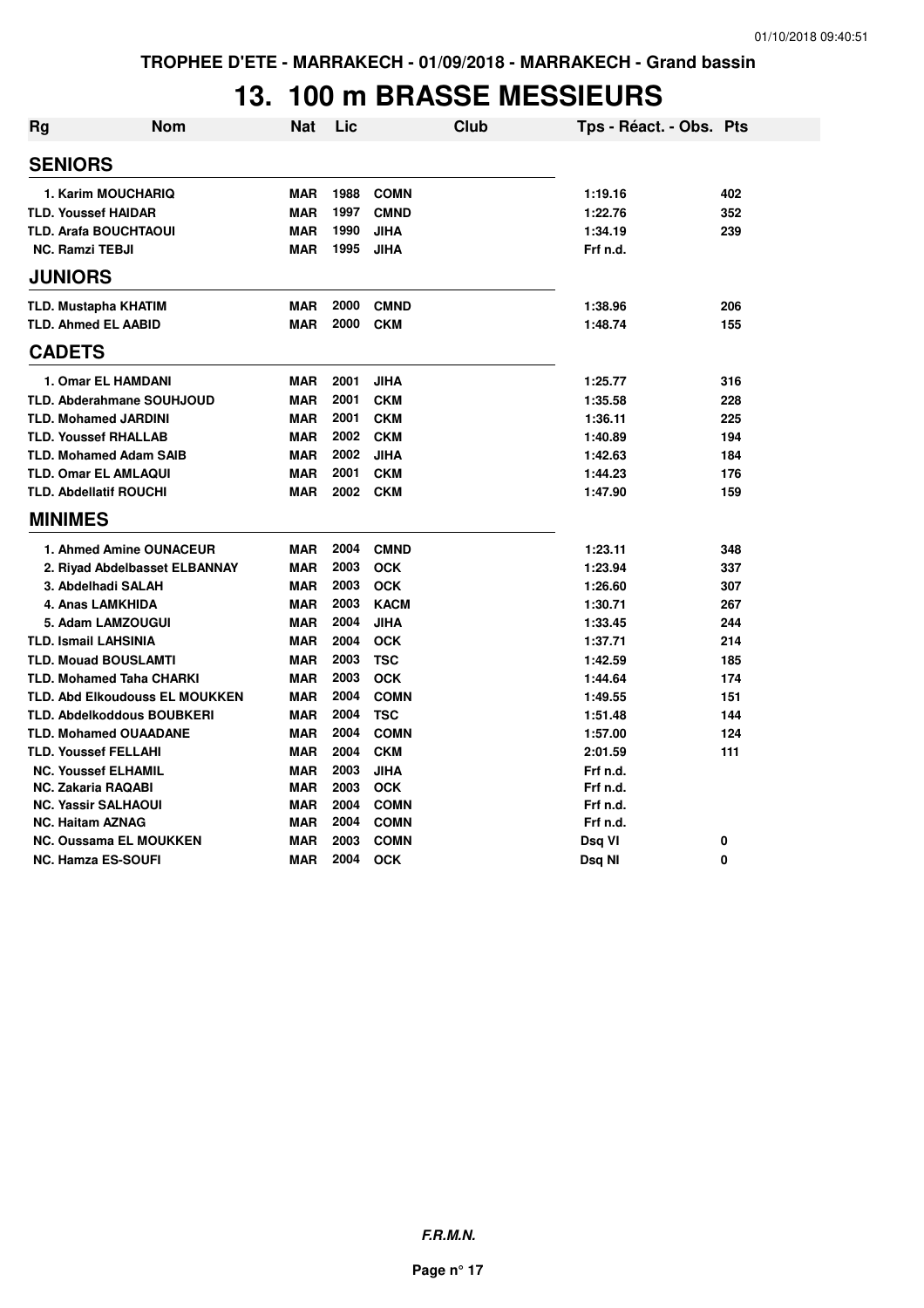## **14. 100 m BRASSE DAMES**

| Rg                        | <b>Nom</b> | Nat        | <b>Lic</b> | <b>Club</b> | Tps - Réact. - Obs. Pts |     |
|---------------------------|------------|------------|------------|-------------|-------------------------|-----|
| <b>MINIMES</b>            |            |            |            |             |                         |     |
| 1. Douaa ES SAMAKI        |            | <b>MAR</b> | 2004       | <b>OCK</b>  | 1:31.50                 | 347 |
| 2. Mayare YAHIA           |            | <b>MAR</b> | 2003       | <b>DHJ</b>  | 1:38.38                 | 279 |
| 3. Sarah ED DRIEF         |            | <b>MAR</b> | 2004       | <b>KACM</b> | 1:41.76                 | 252 |
| 4. Hala MALLOULI          |            | <b>MAR</b> | 2003       | <b>OCK</b>  | 1:44.75                 | 231 |
| <b>TLD. Malak RAKIK</b>   |            | <b>MAR</b> | 2004       | <b>JIHA</b> | 1:46.05                 | 223 |
| <b>TLD. Aya BARKHOUNE</b> |            | <b>MAR</b> | 2003       | <b>OCK</b>  | 1:52.45                 | 187 |
| <b>TLD. Ghita IOUI</b>    |            | <b>MAR</b> | 2004       | <b>COMN</b> | 2:06.06                 | 133 |
| <b>NC. Salma EDDOUNE</b>  |            | <b>MAR</b> | 2004       | <b>JIHA</b> | Dsg VI                  | 0   |

**F.R.M.N.**

**Page n° 18**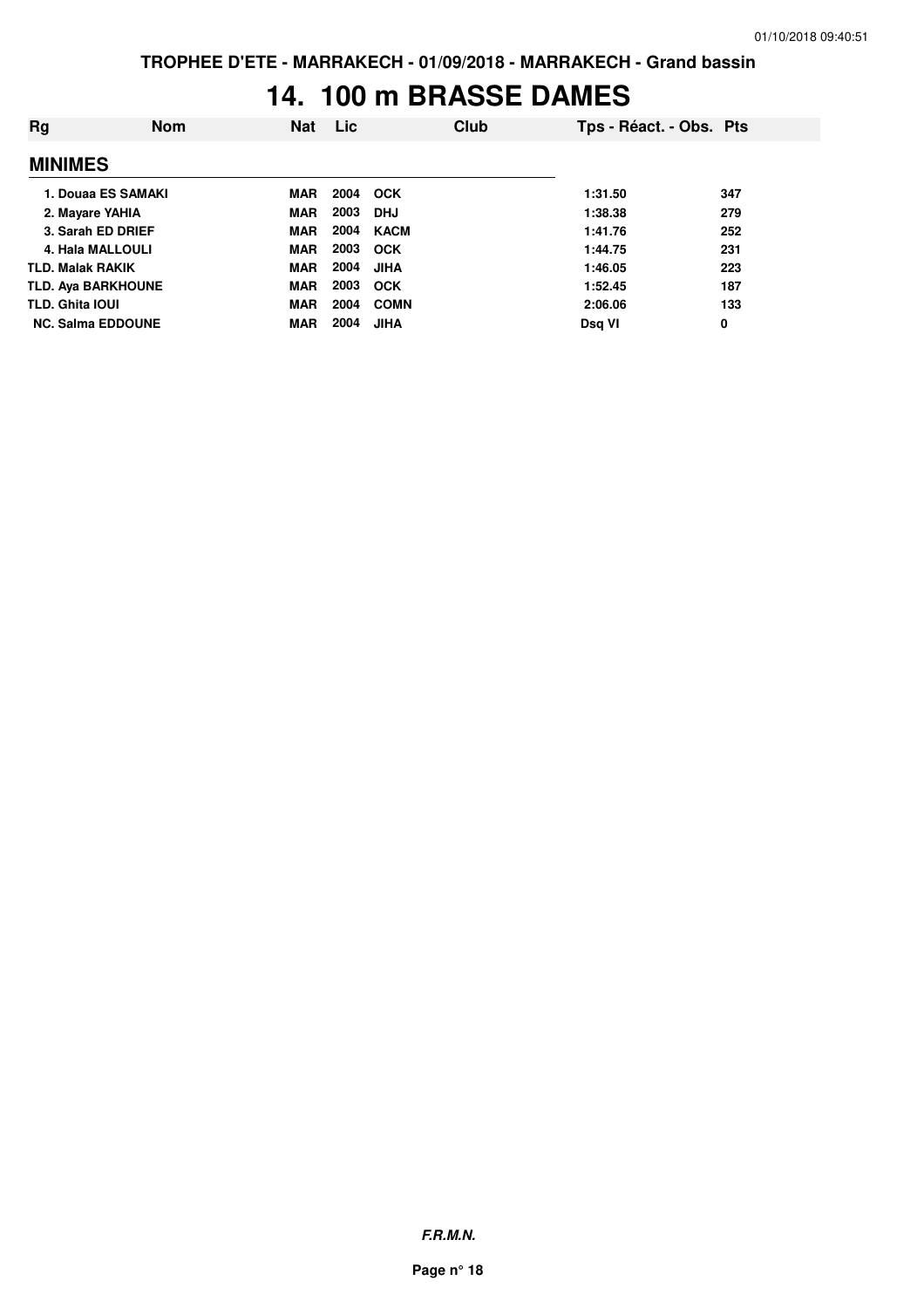#### **15. 4 x 50 m 4 NAGES MESSIEURS**

| Rg | <b>Nom</b>                           | <b>Nat</b> | Lic  |             | <b>Club</b> | Tps - Réact. - Obs. Pts |     |
|----|--------------------------------------|------------|------|-------------|-------------|-------------------------|-----|
|    | <b>SENIORS</b>                       |            |      |             |             |                         |     |
|    | <b>1. Rachid ENJJAREN</b>            | MAR        | 1993 | <b>CMND</b> |             | 2:18.89                 | 317 |
|    | <b>Youssef HAIDAR</b>                | <b>MAR</b> | 1997 | <b>CMND</b> |             |                         | 317 |
|    | <b>Yassine BENBARKA</b>              | <b>MAR</b> | 1996 | <b>CMND</b> |             |                         | 317 |
|    | Zakaria KAOUTAR                      | <b>MAR</b> | 1995 | <b>CMND</b> |             |                         | 317 |
|    | 2. Yassir LAMMANI                    | <b>MAR</b> | 1996 | <b>KACM</b> |             | 2:25.38                 | 276 |
|    | <b>Mohamed Redouane AIBOUD BENCH</b> | <b>MAR</b> | 1993 | <b>KACM</b> |             |                         | 276 |
|    | <b>Younes Taha NADIFIYINE</b>        | <b>MAR</b> | 1995 | <b>KACM</b> |             |                         | 276 |
|    | El Mehdi EL MAAMOURI                 | <b>MAR</b> | 1997 | <b>KACM</b> |             |                         | 276 |
|    | 3. Mohamed EL ISMAILI ALAOUI         | <b>MAR</b> | 1986 | <b>JIHA</b> |             | 2:27.83                 | 263 |
|    | <b>Mohamed LAMRANI SELMANE</b>       | <b>MAR</b> | 1997 | <b>JIHA</b> |             |                         | 263 |
|    | Arafa BOUCHTAOUI                     | <b>MAR</b> | 1990 | <b>JIHA</b> |             |                         | 263 |
|    | <b>Ayoub HAMZA</b>                   | <b>MAR</b> | 1990 | <b>JIHA</b> |             |                         | 263 |
|    | <b>JUNIORS</b>                       |            |      |             |             |                         |     |
|    | 1. Naoufal BACHIRI TAOUFIQ           | MAR        | 2000 | <b>KACM</b> |             | 2:41.21                 | 202 |
|    | <b>Mohamad CHAKIB</b>                | <b>MAR</b> | 2000 | <b>KACM</b> |             |                         | 202 |
|    | <b>Omar KHALAL</b>                   | <b>MAR</b> | 1999 | <b>KACM</b> |             |                         | 202 |
|    | <b>Souhaib EL AICHI</b>              | <b>MAR</b> | 1999 | <b>KACM</b> |             |                         | 202 |
|    | <b>CADETS</b>                        |            |      |             |             |                         |     |
|    | 1. Othmane AIT SALAH                 | <b>MAR</b> | 2002 | <b>JIHA</b> |             | 2:26.78                 | 268 |
|    | <b>Mohamed Adam SAIB</b>             | <b>MAR</b> | 2002 | <b>JIHA</b> |             |                         | 268 |
|    | <b>Ayman LAKHOUAL</b>                | <b>MAR</b> | 2002 | <b>JIHA</b> |             |                         | 268 |
|    | <b>Saad ELMESKINI</b>                | <b>MAR</b> | 2002 | <b>JIHA</b> |             |                         | 268 |
|    | 2. Mohamed Amine TOUZI               | <b>MAR</b> | 2002 | <b>CMND</b> |             | 2:38.31                 | 214 |
|    | Ilyas BKHIBKHI                       | <b>MAR</b> | 2002 | <b>CMND</b> |             |                         | 214 |
|    | <b>Adam FDAILI</b>                   | <b>MAR</b> | 2002 | <b>CMND</b> |             |                         | 214 |
|    | <b>Yassir MOUZZOUN</b>               | <b>MAR</b> | 2001 | <b>CMND</b> |             |                         | 214 |
|    | <b>MINIMES</b>                       |            |      |             |             |                         |     |
|    | <b>1. Walid ERROUKHOU</b>            | MAR        | 2003 | <b>CMND</b> |             | 2:35.74                 | 224 |
|    | <b>Ahmed Amine OUNACEUR</b>          | <b>MAR</b> | 2004 | <b>CMND</b> |             |                         | 224 |
|    | <b>Ayoub RABOUN</b>                  | <b>MAR</b> | 2003 | <b>CMND</b> |             |                         | 224 |
|    | <b>Mohamed BOUCHIKHA</b>             | <b>MAR</b> | 2003 | <b>CMND</b> |             |                         | 224 |